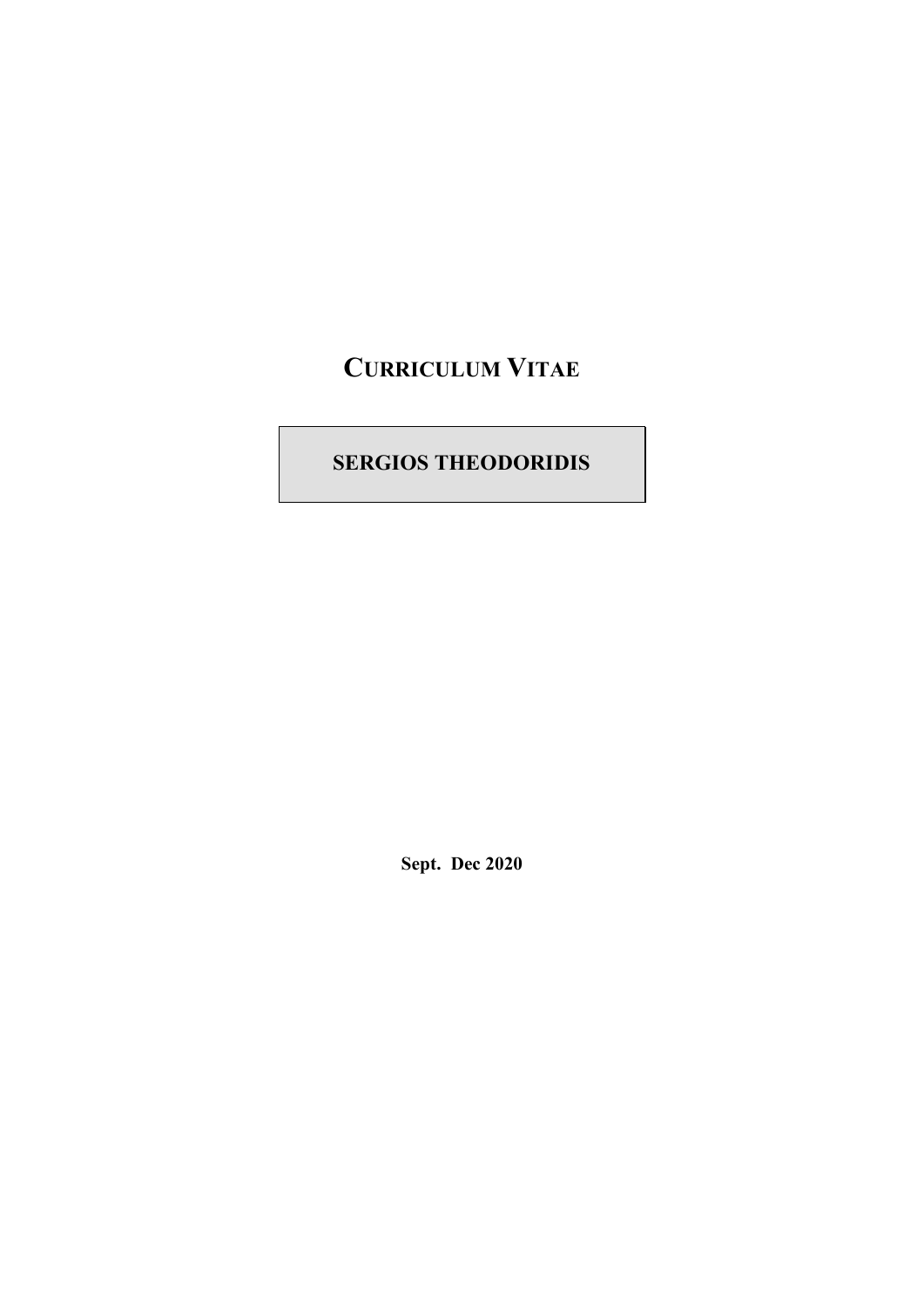## • **Personal Details**

- $\triangleright$  Date of Birth : 17-12-1951.
- $\triangleright$  Marital Status : Married with two children.
- Ø Nationality : Greek.

## • **Education**

- $\triangleright$  1978, Ph.D, Dept. of Electronics and Electrical Eng., University of Birmingham, U.K.
- $\triangleright$  1975, MSc, Dept. of Electronics and Electrical Eng., University of Birmingham, U.K.
- $\triangleright$  1973, BSc (Highest Honors), Dept. of Physics, University of Athens, Greece.

## • **Professional Experience**

| 2020-Todat:         | Distinguished Professor, Department of Electronic Systems, Aalborg    |
|---------------------|-----------------------------------------------------------------------|
|                     | University, Denmark.                                                  |
| $\geq 2019$ -Today: | Professor Emeritus, Department of Informatics and Telecommunications, |
|                     | National and Kapodistrian University of Athens, Greece.               |
| 1995-2019:          | Professor, Department of Informatics and Telecommunications,          |
|                     | National and Kapodistrian University of Athens, Greece.               |
| 1984-1995:          | Department of Informatics and Computer Engineering.                   |
|                     | University of Patras, Greece.                                         |
| 1981-1983:          | Military Service.                                                     |
| 1978-1981:          | Res. Fellow University of Birmingham, UK.                             |

## • **Research Interests:**

- $\triangleright$  Adaptive Systems and Algorithms.
- $\triangleright$  Distributed Learning.
- $\triangleright$  Sparsity-Aware Learning.
- $\triangleright$  fMRI data analysis.
- $\triangleright$  Dictionary learning.
- $\triangleright$  Bayesian learning.
- $\triangleright$  Machine Learning and Deep networks.
- $\triangleright$  OCR.
- $\triangleright$  Medical Applications.
- $\triangleright$  Signal Processing Applications in Music and Audio.

## • **Education Related Activities:**

- Ø Founder and director (2006-2012) of the Master's course in "Informatics in Medicine and Biology", Dept. of Informatics and Telecommunications, University of Athens.
- Ø Head of Undergraduate Studies, Dept. of Informatics and Telecommunications, University of Athens, 2002-2009.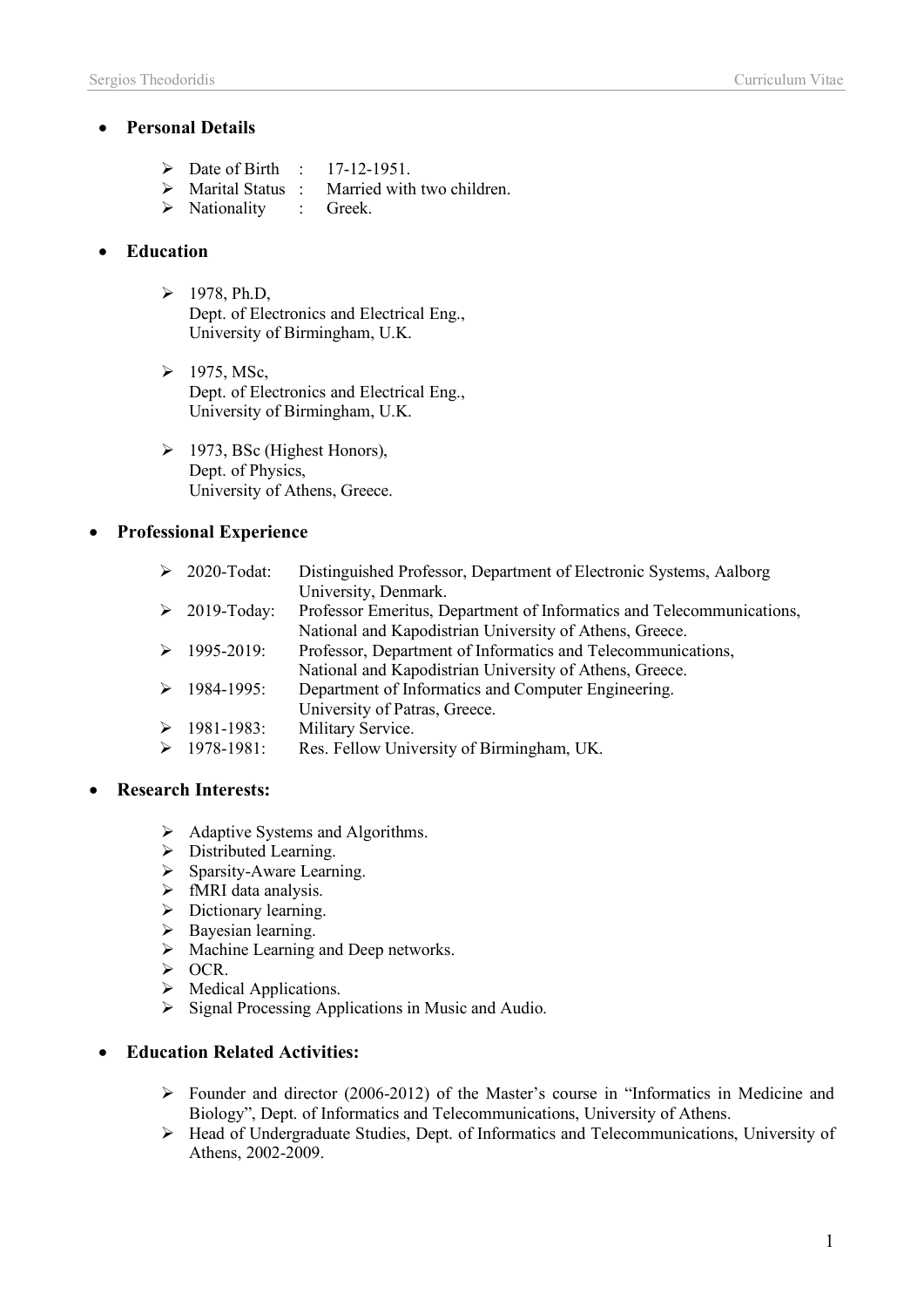- $\triangleright$  In charge of the EPEAK project, funded partly by the Greek Government and partly by EU, for upgrading the infrastructure and integrating new technologies in the curriculum, Dept. of Informatics and Telecommunications, University of Athens, 2004-2008 (400,000 Euros).
- $\geq$  2000-2002: Vice Chairman, Greek Pedagogical Institute. During these three years' period, S. Theodoridis was in charge of the multimillion project (**15 million Euros**), funded partly by EU and partly by the Greek Government, for training in Information Technologies all (**120,000**) school teachers in Greece. During this period, S. Theodoridis was in charge of the operational design of the whole project and for the first phase implementation.

## • **International Activities**

#### *Book Editorial Boards*

- Ø Editor in Chief, EURASIP Signal Processing Series, Academic Press, 2009-present.
- Ø Editor in Chief, E-Reference Signal Processing, Elsevier, 2011-present.

#### *Journal Editorial Boards*

- Ø **Editor in Chief, IEEE Transactions on Signal Processing, 2015-2017.**
- Ø Associate Editor IEEE Signal Processing Magazine, 2011-2014.
- Ø Associate Editor IEEE Transactions on Neural Networks, 2007-2011.
- Ø Associate Editor IEEE Transactions on Circuits and Systems CAS-II, 2007-2009.
- Ø Member Editorial Board IEEE Signal Processing Magazine, 2005-2008.
- Ø Associate Editor IEEE Transactions on Signal Processing, 2002-2005.
- Ø Member Editorial Board of the (Elsevier) Signal Processing Journal, 1998- 2008.
- Ø Member Editorial Board of the (EURASIP) Journal on Advances on Signal Processing, 2001- 2006.
- Ø Member Editorial Board of the EURASIP Journal on Wireless Communications and Networking, 2003-2009.
- Ø Associate Editor IEEE Transactions on Signal Processing, 1996-1998.

#### *International Conference Organization*

- $\triangleright$  Co-chair EUSIPCO-2107.
- Ø Technical Program co-Chair IEEE SSP-2105.
- Ø Technical Program Co-Chair ISCCP-2014.
- Ø Technical Program Co-Chair IEEE ISCAS-2013.
- $\triangleright$  Co-Chair, DSP-2011.
- Ø Co-Chair, Cognitive Information Processing, CIP-2010.
- Ø General Co-Chair (and Founder), Cognitive Information Processing, CIP-2008.
- Ø Technical Program Co-Chair, IEEE ISCAS-2006.
- Ø General Chairman EUSIPCO-98.
- Ø General Co-Chairman IEEE WISP´99.
- Ø Organizing Committee Chairman PARLE-95.

#### *Guest Editor for Special Issues*

- $\triangleright$  Guest Editor Special Issue Advances on Machine Learning and Deep Neural Network, IEEE Proceedings.
- Ø Guest Editor Special Issue on Complex Systems, IEEE Signal Processing Magazine.
- Ø Guest Editor Special Issue on Complex Systems, IEEE Journal on Selected Topics on Signal Processing.
- $\triangleright$  Guest Editor Special Issue on Kernel Methods, IEEE Signal Processing Magazine.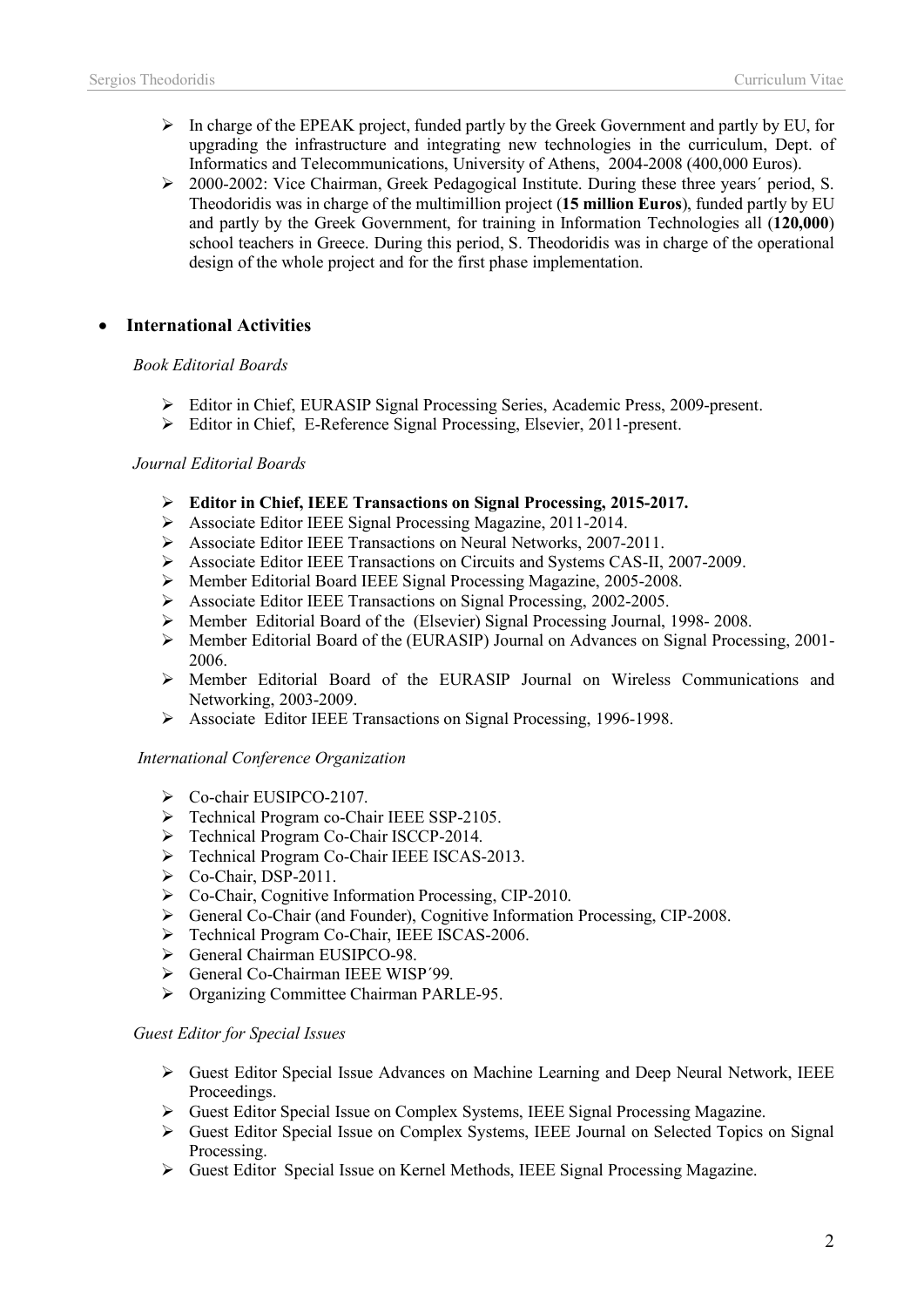- $\triangleright$  Guest Editor Special issue on Emerging Machine Learning Techniques in Signal Processing, Journal of Advances on Signal Processing (JASP).
- $\triangleright$  Guest Editor Special Issue on Adaptive Algorithms and Echo Cancellation, IEEE Signal Processing Magazine.
- $\triangleright$  Guest Editor Special Issue on Signal Processing for Broadband Access Systems: Techniques and Implementations, Applied Signal Processing Journal (JASP).

#### *Invited Speaker in Conferences.*

- Ø Invited Plenary Speaker, IFAC Workshop on Adaptation and Learning in Control and Signal Processing (ALCOSP), Caen, France, 2013.
- Ø Invited Plenary Speaker, IEEE Workshop on Machine Learning for Signal Processing, MLSP, Southampton, U.K., 2013.
- $\triangleright$  Invited Plenary Speaker, 2<sup>nd</sup> Intl. Workshop on Mathematical Issues in Information Sciences, Xian, China, 2013.
- Ø Invited Keynote Speaker, IMA International Conference on Mathematics in Signal Processing, Birmingham, U.K.,2012.
- Ø Invited Tutorial Speaker, International Conference On Systems, Signals and Image Processing (IWSSIP), Vienna, Austria, 2012.
- Ø Invited Keynote Speaker, European Signal Processing Conference, EUSIPCO, Barcelona, Spain. 2011.
- Ø Invited Keynote Speaker, International Conference on Neural Networks, ICANN, Thessaloniki, Greece, 2010.
- Ø Invited Plenary Speaker, IEEE International Workshop on Machine Learning for Signal Processing, MLSP, Calcun, Mexico, 2008.
- Ø Invited Plenary Speaker, International Symposium on Image and Signal Processing and Analysis, ISPA, Istanbul, Turkey, 2007.
- Ø Invited Plenary Speaker IEEE Benelux Signal Processing Symposium, Leuven, Belgium, 2002.
- Ø Invited State of the Art Lecturer, IEEE Conference on Instrumentation and Measurement, Budapest, Hungary, 2001.

#### *Activity in International Scientific Organizations*

- Ø **Vice President for Publications, IEEE Signal Processing Society, 2018-2020**.
- $\triangleright$  Chairman, IEEE Signal Processing Theory and Methods Technical Committee, 2013-2014.
- Ø Member of the Board of Governors (Member-at-Large), IEEE Signal Processing Society, 2011- 2013.
- Ø Member of the Board of Governors (BOG), IEEE Circuits and Systems Society, 2008-2010.
- Ø Chairman (and Founder) of the Signal Analysis and Machine Learning Technical Committee, Intl. Association for Pattern Recognition (IAPR), 2006- 2008.
- $\triangleright$  Member of the Machine Learning for Signal Processing Technical Committee, IEEE SP society, 2006-2009.
- Ø Treasurer Conference Board, IEEE SP Society, 2006-2009.
- Ø Member of the Signal Processing Technical Committee, IEEE CAS society, 2003-2010
- Ø President of the European Association for Signal, Speech and Image Processing (EURASIP) 2004- 2006.
- Ø Adcom Member European Association for Signal, Speech and Image Processing (EURASIP) 1998-2008.

#### *Member of Prestigious Awards Committees*

- $\triangleright$  IEEE SPS Fellows Committee (2014-2016).
- Ø IEEE/RSE Maxwell Award Committee (2013-Today).
- Ø EURASIP, Chairman of the Fellows Award Committee (2009-Today).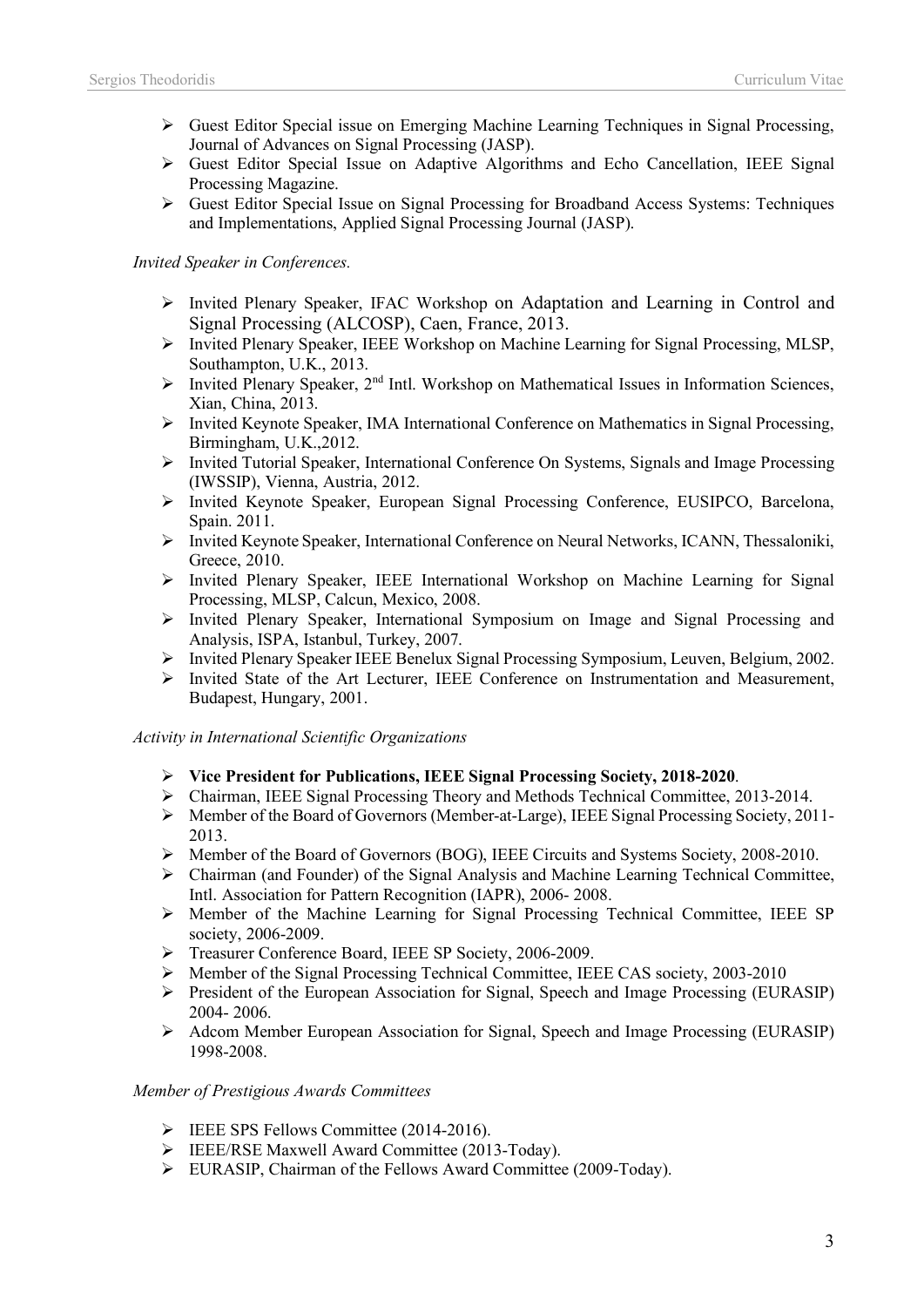- $\triangleright$  IEEE Computational Intelligence Society, Best Ph.d thesis Committee Award (2010, 2011).
- Ø IEEE Circuits and Systems Society, Van Vankelburg Award Committee (2011, 2012).

#### *Distinctions-Awards*

- Ø EURASIP **Athanasios Papoulis Award**, 2017.
- Ø IEEE Signal Processing Society **Education Award,** 2014.
- Ø European Association for Signal Processing (EURASIP) **Meritorious Service Award**, 2014.
- Ø IEEE Signal Processing Magazine **Best Paper Award,** 2014.
- Ø IEEE Transactions on Neural Networks, **Outstanding Paper Award**, 2009.
- Ø **Fellow EURASIP** (cited for: *contributions to adaptive signal processing and machine learning),* 2011.
- Ø Corresponding **Fellow** Royal Society of Edinburgh (RSE) (Scottish Academy of Arts and Science), 2009.
- Ø **Fellow IEEE** (cited for: *contributions to the design of adaptive signal processing systems*), 2008.
- Ø **Fellow** IET, 2000.
- Ø IEEE Circuits and Systems **Society Distinguished Lecturer**, 2014-2016.
- Ø IEEE Signal Processing **Society Distinguished Lecturer**, 2009-2010.
- Ø Co-author of the paper that received the **Best Scientific paper award** (Track III: Signal, Speech, Image and Video Processing) the 20th International Conference on Pattern Recognition, ICPR, Istanbul, Turkey, 2010.
- Ø Co-author of the paper that received **the Best student paper award** of the Intl. Workshop on Cognitive Information Processing, Elba, Italy, 2010.
- Ø Co-author of the paper that received the **Best student paper award** in IEEE Workshop on Multimedia and Signal Processing, Crete, Greece, 2007.
- Ø Co-author of the paper that received the **Best paper award** in Multimedia Metadata Applications (M3A) Workshop, Innovations Conference for Knowledge Management, New Media Technologies and Semantic Technologies (Triple-i: i-Know, i-Semantics, i-Media),Graz, Austria, 2007.
- Ø Co-author of the paper that received the **Best student paper award** in European Signal Processing Conference (EUSIPCO), Antalya, Turkey, 2005.
- Ø Advisor of the Phd. Thesis (M. Mavroforakis), which received the **Best Phd Thesis Award**, IEEE Computational Intelligence Society, 2010.
- Ø Advisor of the Phd. Thesis (M. Mavroforakis), which received the **Best Phd Thesis Award**, European Association for Signal and Image Processing (EYRASIP), 2011.

### • **Non University Related Activities**

- Ø 2007-2010: Chairman of the Signal Processing Advisory Committee, Edinburgh Research Partnership (ERP), Scotland.
- Ø 2005-2010: Member of the National (Greek) Council for Research and Technology. This was a 13 member committee and it is the highest in rank body in Greece that consults to the Greek Government on Policies related to Research and Technology and it is also in charge for the evaluation of the Research Centers and Institutes in Greece.
- Ø 2001-2004: Member of the consulting committee to the Minister of Education, on Policies related to Education and Information Technologies.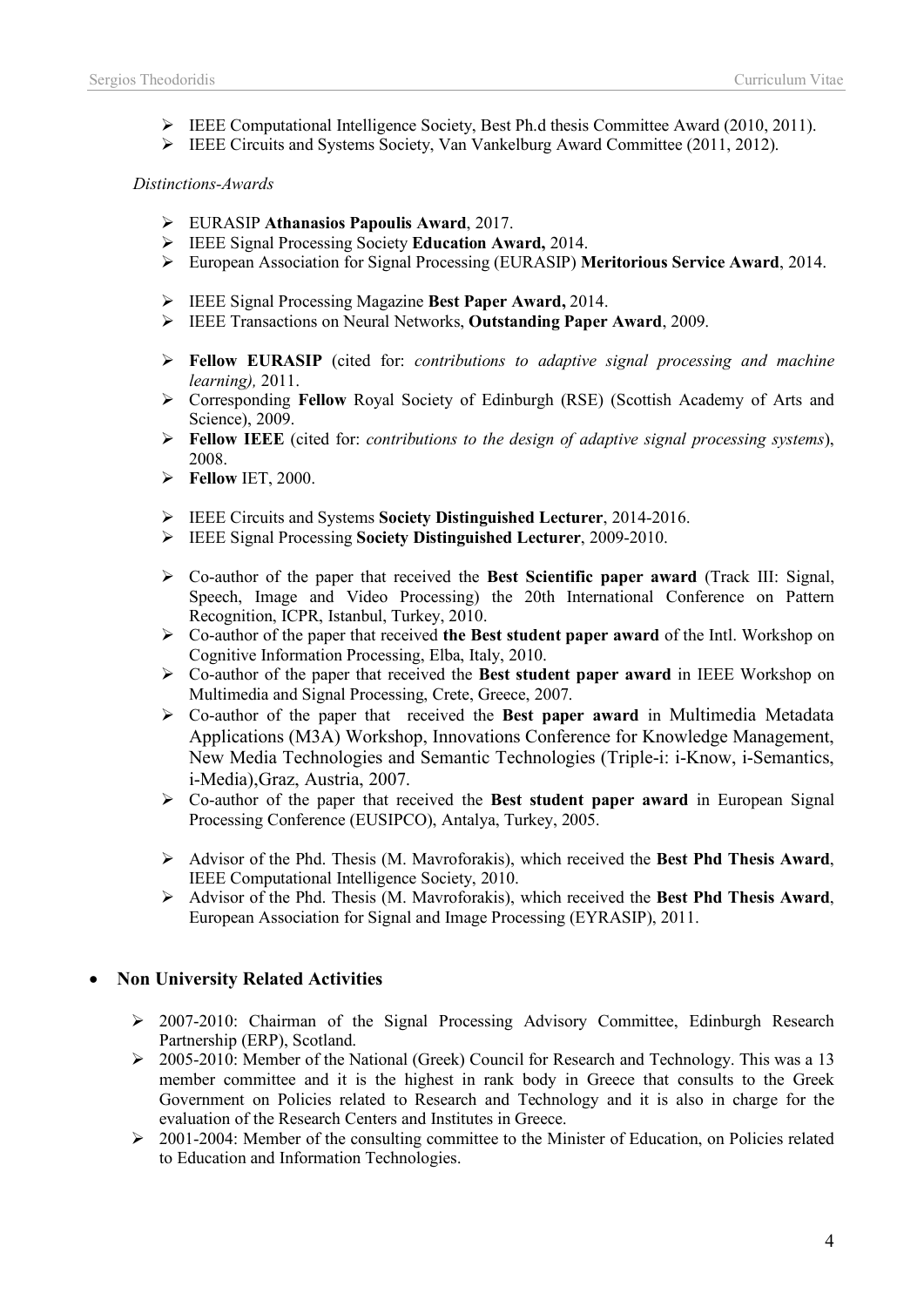- Ø 1996-2000: Member Board of Directors COSMOTE (The Greek mobile phone operating company). COSMOTE is now the leading mobile phone company in Greece. During the first period of operation (1996), S. Theodoridis was in charge of the evaluation and later negotiation team for the purchase of the multimillion worth NOKIA base station system. During this period, S.Theodoridis was only part-time involved in the University.
- Ø 1993-1995: Chairman, Patras Innovation Technology (PIT) Centre. PIT was an institute, funded partly by EU and partly by the Greek Government, whose goal was to intensify the interaction between the University and the local SME´s, in the area of Information Technologies.

## • **Project Funding**

(Budget in Euros)

- Ø AiD: RISE, FUNDED EU, Budget 110,000, 2019-2022.
- Ø MacSeNet: Marie Curie, Funded EU, Budget 500,000, 2015-2018.
- $\triangleright$  HANDICAM: FET, Funded by EU, Budget 450,000, 2013-2106.
- $\triangleright$  EMPHATIC: Funded by EU, FP7, Budget 350,000, 2012-2014.
- Sparse Online Learning (SOL): Funded by EU, Marie Qurie, budget 450,000, 2012-2015.
- Ø Adaptive Sparsity-Aware Distributed Learning with Applications to Cognitive Radio (ASSURANSE): Program ARISTEIA (Research Excellence), GRST, Budget 300,000, 2012-2015
- Ø Processing, Analysis, Synthesis and Context-Based Retrieval for Multimedia Music-Related Data Bases of Traditional Music and Dancing Recordings (ERASITECHNIS): Program THALIS, Funded by GRST, budget 600,000 Euros, 2012-2015.
- Ø Secure WIreless Nonlinear COMmunications at the physical layer (SWINCOM): Program THALIS, Funded by GRST, budget 520,000, 2012-2015.
- Ø Efficient Algorithms For Sensor Networks: HERAKLEITOS, Funded by GRST (Greek General Secretariat for Research and Technology), budget 60,000 Euros, period 2011-2013.
- Ø PHYDYAS-PHYsical layer for DYnamic spectrum AccesS and cognitive radio: Funded by EU (IST), budget: 370,000 Euros, period, 2008-2010.
- Ø MMng-Architecting Next Generation Multimedia Systems: Marie Curie (EU), budget 435,000 Euros, period 2007-2009.
- Ø Automatic Recognition of Content Harmful to Sensitive Social Groups in Video Recordings: Funded by GRST (Greek General Secretariat for Research and Technology), budget 175,000 Euros, period 2006-2008.
- Ø MEDAS: Funded by GRST, budget 80,000Euros, period 2006-2008.
- Ø RHTOR: Funded by GRST, budget 90,000 Euros, period 2006-2008.
- Ø Efficient Geometric Algorithms for Designing Support Vector Machines and application to Music Information Retrieval Systems, Funded by GRST, Budget 93,000 Euros, period 2006-2008.
- Ø Efficient Algorithms for Space-Time MIMO Wireless Networks, Funded by GRST, budget 50,000 Euros, 2006-2008.
- Ø I-Imas: Funded by EU (IST), budget: 150,000 Euros, period: 2004-2007.
- Ø HERON: Virtual Musical Instruments with Physical Modeling: Funded by the Ministry of Education, budget: 68,000 Euros, period: 2004-2006.
- $\triangleright$  Non linear Methods for Pattern Recognition: Funded by the Ministry of Education, budget: 35,000 Euros, period: 2004-2006.
- Ø POLYMNIA: Funded by GRST, budget: 196,000 Euros, Period: 2003-2006.
- $\triangleright$  Efficient algorithms for space time equalizers in wireless communication channels: Funded by GRST, budget: 60,000 Euros, period: 2003-2006. (Joint project with Bell Labs, U.S.A).
- Ø KATOPTRO: Funded by GRST, budget: 263,000, period: 2003-2006.
- Ø Design of Nonlinear Classifiers for Pattern recognition: Funded by the Ministry of Education, budget: 34,000, period: 2003-2006.
- Ø PANDA (Patterns for Next-generation Database Systems): Funded by EU (IST), budget: 25,000, period: 2001-2004.
- Ø ISODIA: Funded by GSRT, Budget: 180,000, Period: 2000-2002.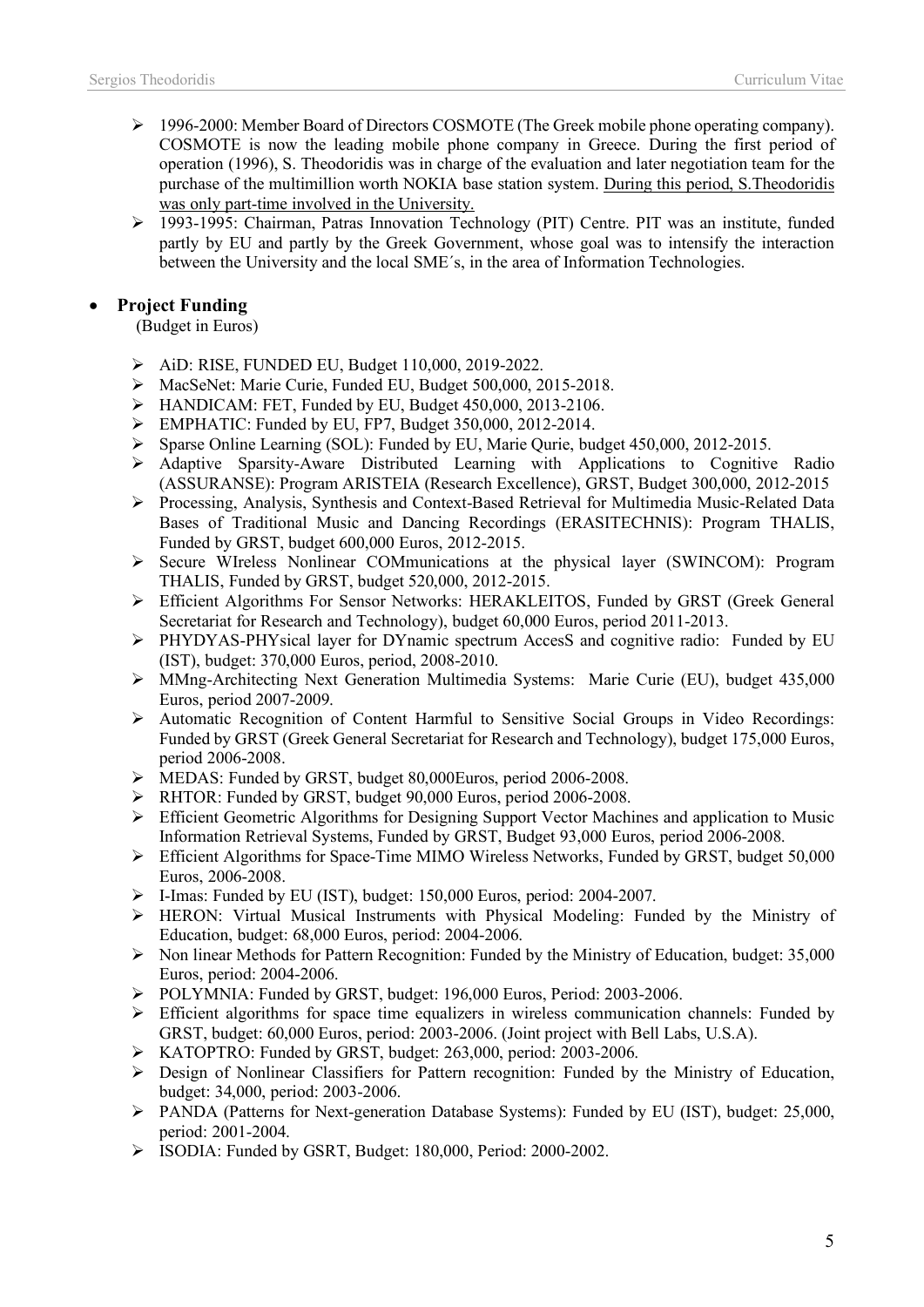- $\triangleright$  New generation of sensors for real time imaging: Funded by GRST, Budget: 135,000, Period: 1999-2001.
- $\triangleright$  ASPIS II: Funded by EU, budget: 135,000, Period: 1997-2000.
- Ø EUROMED: Funded by EU, budget: 150,000, Period: 1995-1998.
- $\triangleright$  Novel Algorithms for Echo cancellation in Communication Networks: Funded by GRST, budget: 70,000, period: 1992-1994.
- $\triangleright$  Deign of Efficient Algorithms for System Identification: Funded by GRST, budget: 60,000, period: 1989-1991.
- Ø Design of basic elements and VLSI Implementation for a High Resolution Spectrum Analyzer: Funded by GRST, budget 70,000, period 1987-1989.

#### • **Supervision of successfully completed PhD Thesis.**

- Ø K. Berberidis: (Currently) Professor, Dept of Computer Eng., University of Patras, Greece.
- $\triangleright$  A. Liavas: (Currently) Professor, Dept of Electronics and Computer Eng. University of Crete, Greece.
- $\triangleright$  S. Voliotis: (Currently) Professor, Dept of Electronics, Technological and Educational Inst. Chalkida, Greece.
- $\triangleright$  A Rontogiannis: (Currently) Research Professor, National Space Research Institute.
- Ø E. Kofidis: (Currently) Ass. Professor, Dept. of Statistics, University of Pireaus, Greece.
- Ø V. Gezerlis: (Currently) Senior Engineer, Hellenic Telecommunications Organization (OTE).
- Ø Y. Kopsinis: (Currently) Founder and CEO LIBRA, Scotland, U.K.
- Ø A Pikrakis: (Currently) Professor, Dept. of Informatics, University of Pireaus.
- Ø C. Georgoulakis: (Currently) School Teacher.
- Ø D. Delviniotis: (Currently) Research Fellow, University of Athens.
- Ø M. Mavroforakis (Currently) Director, IT Deparment, National Bank of Greece.
- Ø H. Georgiou (Currently) Self Employed Consultant.
- Ø I. Antonopoulos (Curently) Greek Government.
- $\triangleright$  T. Gianakopoulos (Currently), Res. Fellow Democritus Research Center, Greece.
- Ø A. Beikos (Currently) Res. Fellow University of Patras.
- Ø D. Katselis (Currently), Postdoc, University Illinois, Urbana Champaign.
- $\triangleright$  A. Makris (Currently) Res. Fellow, INRIA.
- Ø V. Dalakas (Currently) Charokopeio University, Greece.
- $\triangleright$  C. Rizogiannis (Currently) IT Consultant.
- Ø S. Tzikopoulos (Currently) Post Doc, Univ. of Pensylvania, U.S.A.
- $\triangleright$  S. Chouvardas (Currently) Hwawei, Paris.
- $\triangleright$  G. Papageorgiou (Currently), Postdoc, University of Edinburgh, U.K.
- Ø C. Chatzichristos (Currently), Postdoc Catholic University, Leuven, Belgium.
- $\triangleright$  K. Panousis (Currently), Postdoc, Cyprus University of Technology.

### • **Invited Visiting Posts**

- Ø Part-Time Professor, Chinese University of Hong-Kong, Shenzhen , China, 2017-2020.
- Ø **Otto Monstead Guest** Professor, Technical University of Denmark, 2012.
- $\triangleright$  Dept. of Signal Processing and Communications, University Carlos III, Madrid, Spain. Holder of the **Excellence Chair** of the University, 2011.
- Ø Dept. of Computer Science, Hokkaido University , Japan.
- Ø Dept. of Systems Science, Kyoto University, Japan.
- Ø Technische Hochschule Darmstadt, Germany.
- $\triangleright$  Dept of Electrical Eng., University of Edinburgh, UK.
- $\triangleright$  CNET, Lannion, France.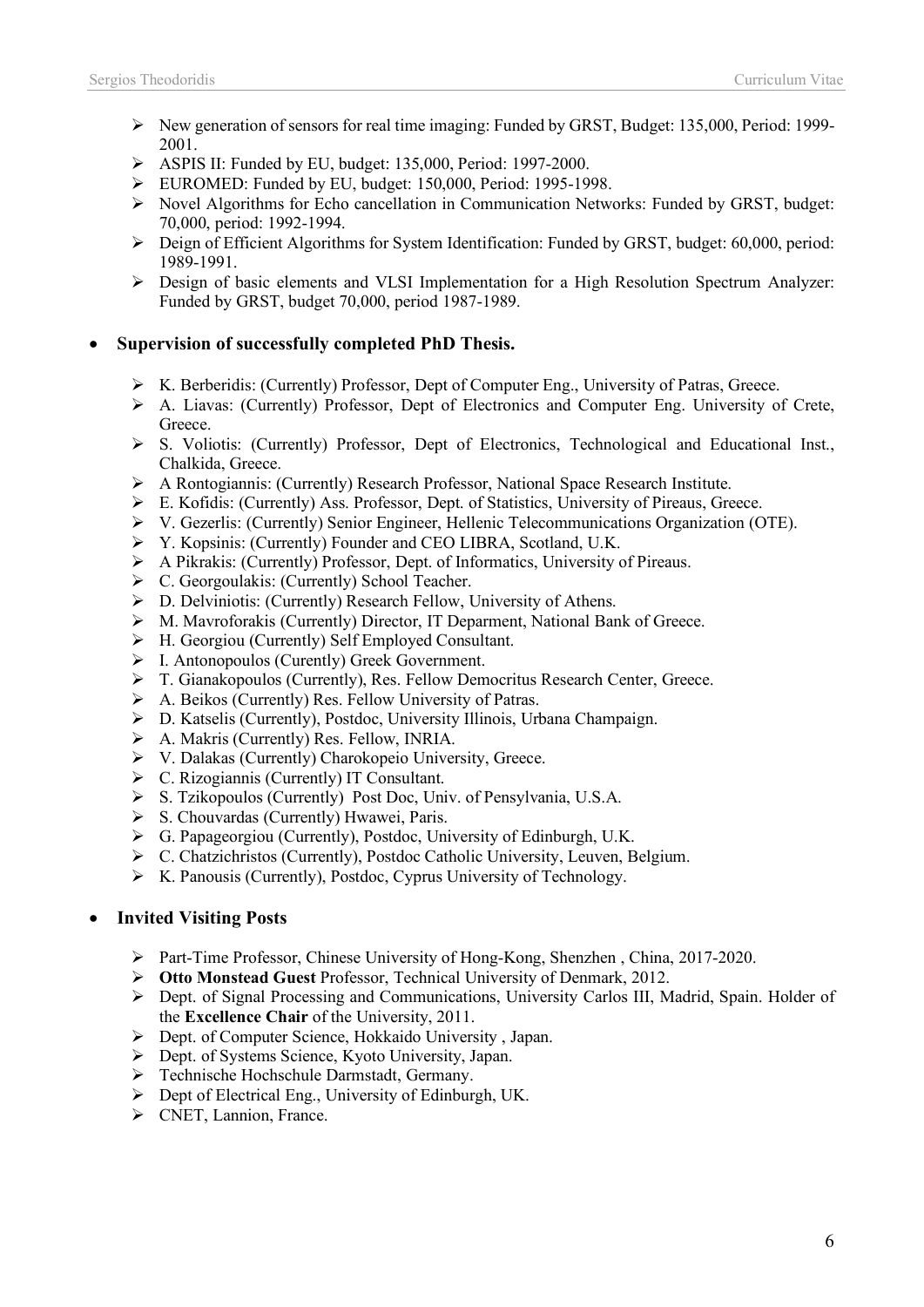### • **Reviewer**

*Reviewer to the journals*

- $\triangleright$  IEEE Transactions on Signal Processing.
- $\triangleright$  IEEE Transactions on Pattern Analysis and Machine Intelligence,
- Ø IEEE Transactions on Circuits and Systems.
- $\triangleright$  IEEE Transactions on Image Processing.
- Ø IEEE Transactions on Communications.
- Ø IEEE Transactions on Neural Networks.
- $\triangleright$  Signal Processing.
- $\triangleright$  Advances on Signal Processing.
- Ø Pattern Recognition.
- Ø Pattern Recognition Letters.

*Conference Program Committees/Scientific Committees/Session Chairman*

- $\triangleright$  IEEE ICASSP.
- $\triangleright$  NIPS.
- Ø IEEE ISCAS.
- $\triangleright$  IJCNN.
- $\triangleright$  EC-VIP-MC.
- $\triangleright$  EUSIPCO.
- $\triangleright$  DSP.
- Ø ISPA.
- $\triangleright$  IEEE WISP.

## • **Publications**

### *I: Thesis*

- 1) S. Theodoridis, "A Study of the performance of Maximum Entropy Method in Spectral Analysis", PhD Thesis, Dept. of Electronics and Electrical Eng., University of Birmingham, U.K, 1978.
- 2) S. Theodoridis, "RLC Active Filters Dissertation, Dept. of Electronics and Electrical Eng., University of Birmingham, U.K., 1975.

### *IΙ. Books*

- 1) S. Theodoridis "Machine Learning: A Bayesian and Optimization Perspective", Academic Press, (1050 pages), 2015.
- 2) R. Chellapa, S. Theodoridis (Eds) "Academic Press Library in Signal Processing", Vols 1- 4, Academic Press, 2013.
- 3) S. Theodoridis, K. Koutroumbas, "Pattern Recognition", Academic Press, 1<sup>st</sup> Edition 1998, 2nd Edition 2003, 3nd Edition 2006, 4th Edition 2009, 960 pages. **The book has been among the best selling titles of Academic Press and it has also been translated into Chinese and into Greek (more than 25000 copies sold).**
- **4)** S. Theodoridis, A. Pikrakis, K. Koutroumbas, D. Cavouras, "Introduction to Pattern Recogntion: A MATLAB based approach", Academic Press, 2010. **The book has been translated in Korean.**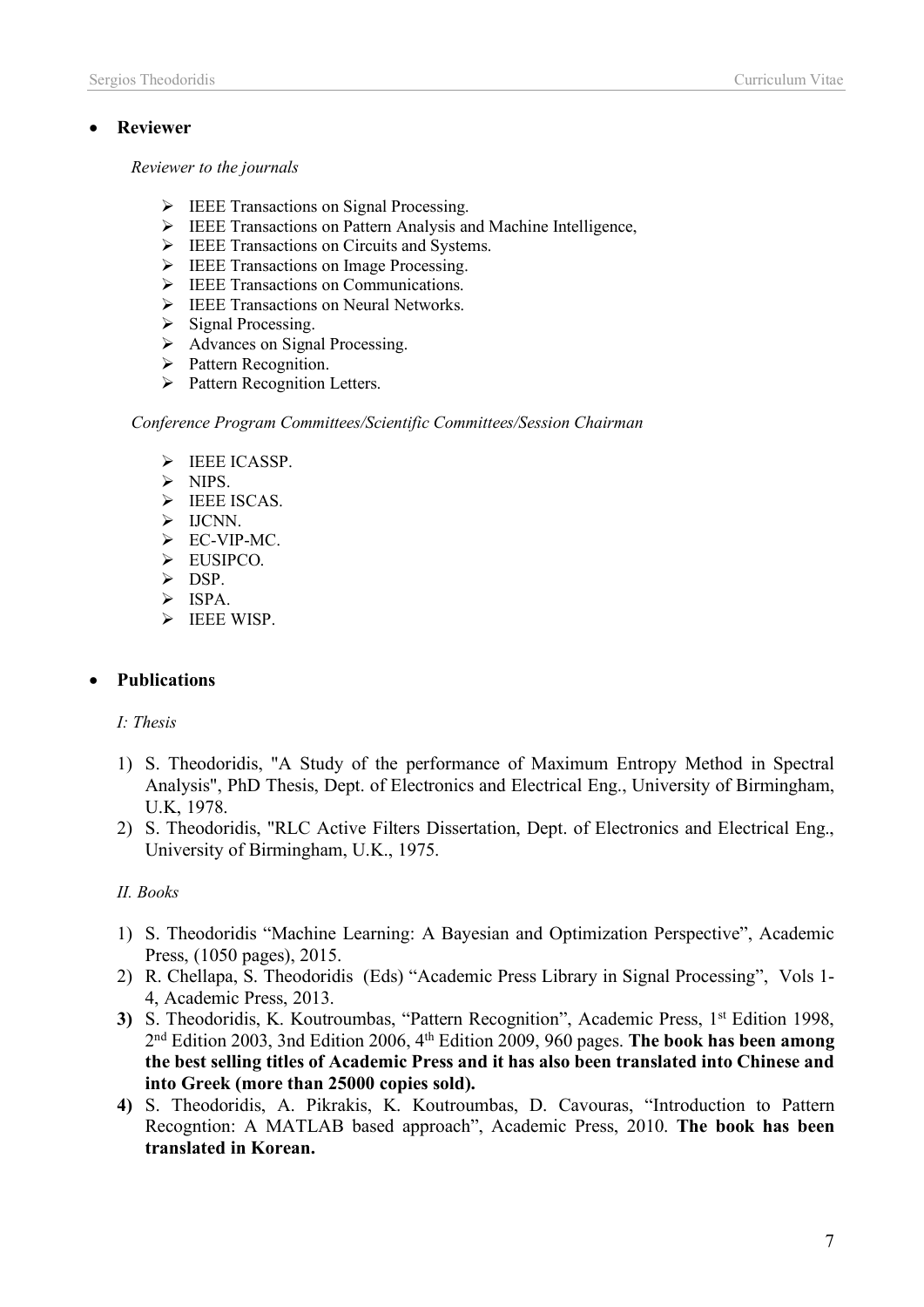- 5) S. Theodoridis, K. Berberidis "Introduction to the Theory of Signals and Systems", TYPWTHITW, 1998. (In Greek).
- 6) E. Sagriotis, S. Theodoridis "Image Analysis and Pattern Recognition", Greek Open University Press, 2000. (In Greek)/
- 7) S. Karaboyas, S. Theodoridis "Signals and Systems", Greek Open University Press, 2000. (In Greek).
- 8) N. Kalouptsidis, S. Theodoridis (eds.), "Adaptive System Identification and Signal Processing Algorithms", Prentice Hall 1993.

*ΙΙΙ. Publications in Journals and Book Chapters*

## A. ACCEPTED

- 1. F. Yin, L. Pan, T. Chen, S. Theodoridis, Z.-Q. Tom Luo, A. Zoubir, "Linear multiple lowrank kernel based stationary Gaussian processes regression for time series", IEEE Transactions on Signal Processing, Vol. 68, pp. 5260-5275, 2020.
- 2. F. Yin, Z. Lin, Q. Kong, Y. Xu, D. Li, S. Theodoridis, S.R. Cui, "FedLoc: Federated learning framework for data-driven cooperative localization and location data processing", IEEE Open Access Journal of Signal processing, Vol. 1, pp. 187-215, 2020.
- 3. I. Tomkos, D. Klonidis, E. Pikasis, S. Theodoridis, "Toward the 6G network era: Opportunities and Challenges", IEEE IT Professional, Vol. 22, pp. 34-38, 2020.
- 1) M. Morante, Y. Kopsinis, S. Theodoridis, A. Protopappas, "Information assisted dictionary learning for fMRI data analysis, IEEE Access,Vol.8, DOI:10.1109/ACCESS.2020.2994276, 2020.
- 2) C. Chatzichristos, M. Morante, N. Andreadis, Y. Kopsinis, E. Kofidis, S. Theodoridis "Emojis influence autobiographical memory retrieval from reading words: An fMRI-based study, PLOS ONE, PONE-D-19-20481R2, 2020.
- 3) C. Chatzichristos, E. Kofidis, M. Morante, S. Theodoridis "Blind fMRI source unmixing via higher-order tensor decompositions", Journal of Neuroscience Methods, Vol. 315, pp 17-47, 2019.
- 4) D. Delviniotis, S. Theodoridis "On exploring vocal ornamentation in Byzantine chant", Jounral of Voice, Vol. 33 (2), pp 256.e17-256.e34, 2019.
- 5) P. Bouboulis, S. Chouvardas, S. Theodoridis "Online Distributed Learning Over Networks in RKH Spaces Using Random Fourier Features", IEEE Transactions on SP, Vol. 66 (7), pp. 1920-1932, 2018.
- 6) P. Bouboulis, S. Theodoridis, S.Chouvardas, A Random Fourier Features Perspective of KAFs with Application to Distributed Learning, in Adaptive Learning Methods in Nonlinear Modelling, Eds, D. Comminielo, J. Principe, Butterworth-Heinemann, 2018.
- 7) J. Plata-Chaves, A. Bertrand, M.Moonen, S. Theodoridis, A. M. Zoubir, "Heterogeneous and multi-task wireless sensor networks - Algorithms, applications and challenges", IEEE Journal on Special Topics on SP, Vol. 11(3), pp. 450-465, 2017.
- 8) G. Papageorgiou, P. Bouboulis, S. Theodoridis "Robust non-linear regression: A greedy approach employing kernels with application to image denoising", IEEE Transactions on Signal Processing, 65(16), pp. 4309-4323, 2017.
- 9) S. Chouvardas, Y. Kopsinis, S. Theodoridis "Robust subspace tracking with missing entries: a set theoretic approach", IEEE Transactions on Signal Processing, Vol. 63(19), pp. 5060- 5070, 2015.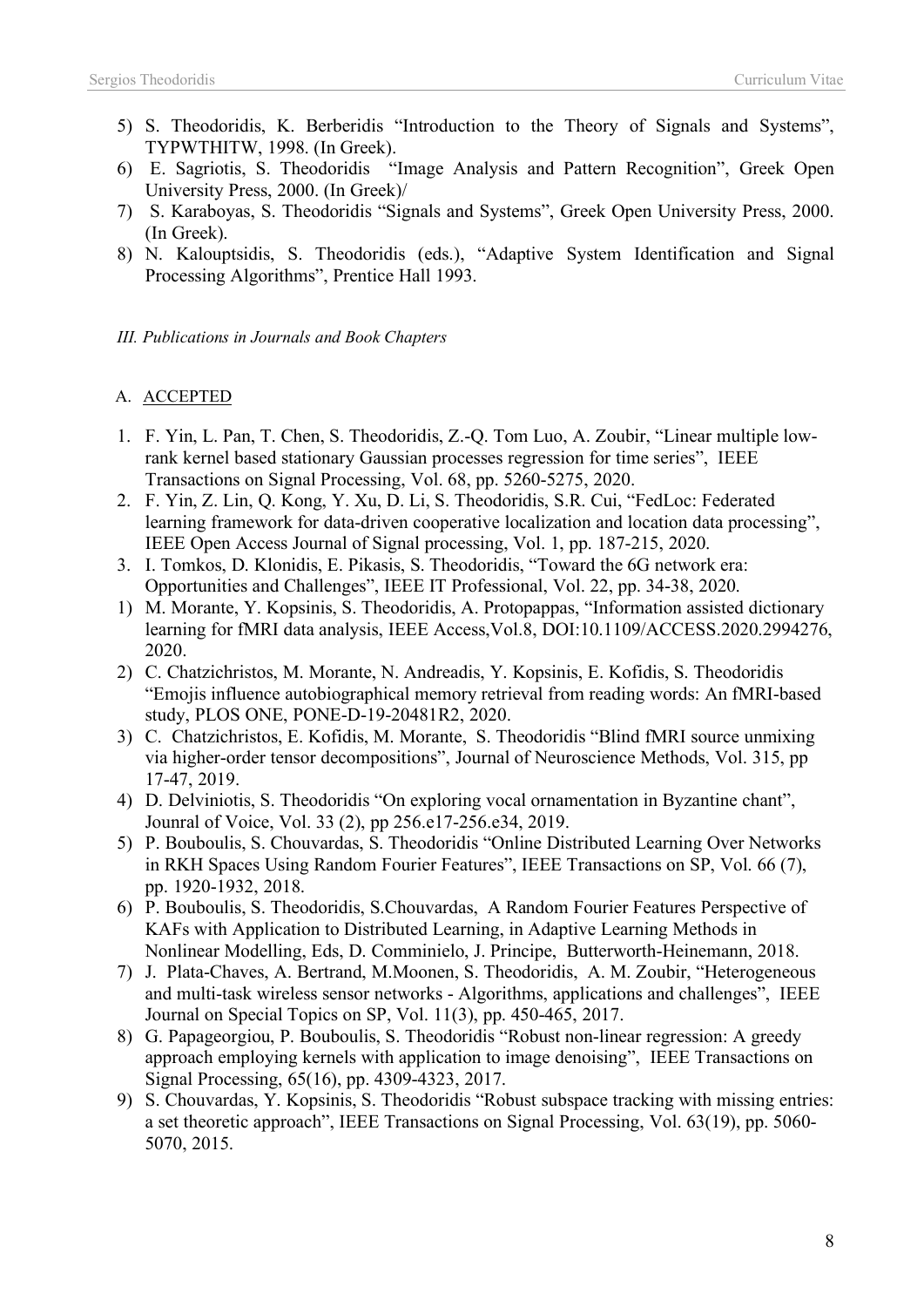- 10) G. Papageorgiou, P. Bouboulis, S. Theodoridis "Robust linear regression analysis: the greedy approach", IEEE Transactions on Signal Processing, Vol. 63(15), pp. 3872 – 3887, 2015.
- 11) P. Bouboulis, S. Theodoridis, C. Mavroforakis C., L. Dala "Complex Support Vector Machines for Regression and Quaternary Classification'', IEEE Transactions on Neural Networks, Vol. 26(6), pp.1260-1274, 2015.
- 12) S. Chouvardas, G. Mileounis, N. Kalouptsidis, S. Theodoridis "Greedy sparsity-promoting algorithms for distributed learning," IEEE Transactions on Signal Processing, Vol 63(6), pp. 1419-1432, 2015.
- 13) S. Chouvardas, Y. Kopsinis, S. Theodoridis "Sparsity-aware distributed learning" in: S. Cui, A. Hero, J. Moura, Z.Q. Luo (Eds), Cambridge University Press, 2014.
- 14) K. Slavakis, P. Bouboulis, S. Theodoridis "Online Learning in Reproducing Kernel Spaces," Academic Press Library in Signal Processing, Academic Press, 2014.
- 15) S. Theodoridsis, Y. Kopsinis, K. Slavakis "Sparsity-Aware Learning and Compressed Sensing: An Overview", Academic Press Library in Signal Processing, Academic Press, 2104.
- 16) S. Chouvardas, K. Slavakis, S. Theodoridis "Trading off complexity with communication costs in distributed adaptive learning via Krylov subsapces for dimensionality reduction,'' IEEE Journal of Selected Topics in Signal Processing, Vol. 7(2), pp. 257-274, 2013.
- 17) K. Slavakis, Y. Kopsinis, S. Sheodoridis, S. McLaughlin "Generalized thresholding and online sparsity-aware learning in a union of subspaces,'' IEEE Transactions on Signal Processing, Vol.61(12), pp. 3760-3773, 2013.
- 18) S. Chouvardas, K. Slavakis, S. Theodoridis, I. Yamada "Stochastic analysis of hyperslabbased adaptive projected subgradients method under bounded noise," IEEE Signal Processing Letters, pp. 729-732, 2013.
- 19) E. Kofidis, D. Katselis, A.A. Rontogiannis, S. Theodoridis, "Preamble-Based Channel Estimation in OFDM/OQAM Systems: A Review", Signal Processing, Elsevier, vol. 93, pp. 2038-2054, 2013.
- 20) P. Bouboulis, S. Theodoridis, M. Mavroforakis "The augmented complex kernel LMS", IEEE Transactions on Signal Processing, Vol 60(9), pp. 4962-4967, 2012.
- 21) S. Chouvardas, K. Slavakis, Y. Kopsinis, S. Theodoridis "A Sparsity promoting adaptive algorithm for distributed learning," IEEE Transactions on Signal Processing, Vol. 60(10). pp. 5412-5425, 2012.
- 22) K. Slavakis, P. Bouboulis, S. Theodoridis "Nonlinear multivariable regression: The MIMO channel equalization case", IEEE Transactions on Neural Networks and Learning Systems, Vol. 23(2), pp. 260-276, 2012.
- 23) P. Bouboulis, K. Slavakis, S. Theodoridis "Adaptive Learning in Complex Reproducing Kernel Hilbert Spaces employing Wirtinger's subgradients", IEEE Transactions on Neural Networks and Learning Systems, Vol. 23(3), pp. 425-438, 2012.
- 24) K. Rizogiannis, E. Kofidis, A. Rondogiannis, S. Theodoridis "Adaptive BLAST-type Decision-Feedback Equalizers for DS-CDMA Systems," Signal Processing, vol. 92, pp. 977- 988, 2012.
- 25) A. Makris, D. Kosmopoulos, S. Perantonis, S. Theodoridis "A hierarchical feature fusion framework for adaptive visual tracking", Image and Vision Computing, Elsevier, 2011.
- 26) S. Chouvardas, K. Slavakis, S. Theodoridis "Adaptive Robust Distributed Learning in Diffusion Sensor Networks", IEEE Transactions on Signal Processing, Vol. 59(10), pp. 4692- 4708, 2011.
- 27) P. Bouboulis, S. Theodoridis "Extension of Wirtinger Calculus to Reproducing Kernel Hilbert Spaces and the complex kernel LMS", IEEE Transactions on Signal Processing, Vol. 59(3), pp. 964-978, 2011.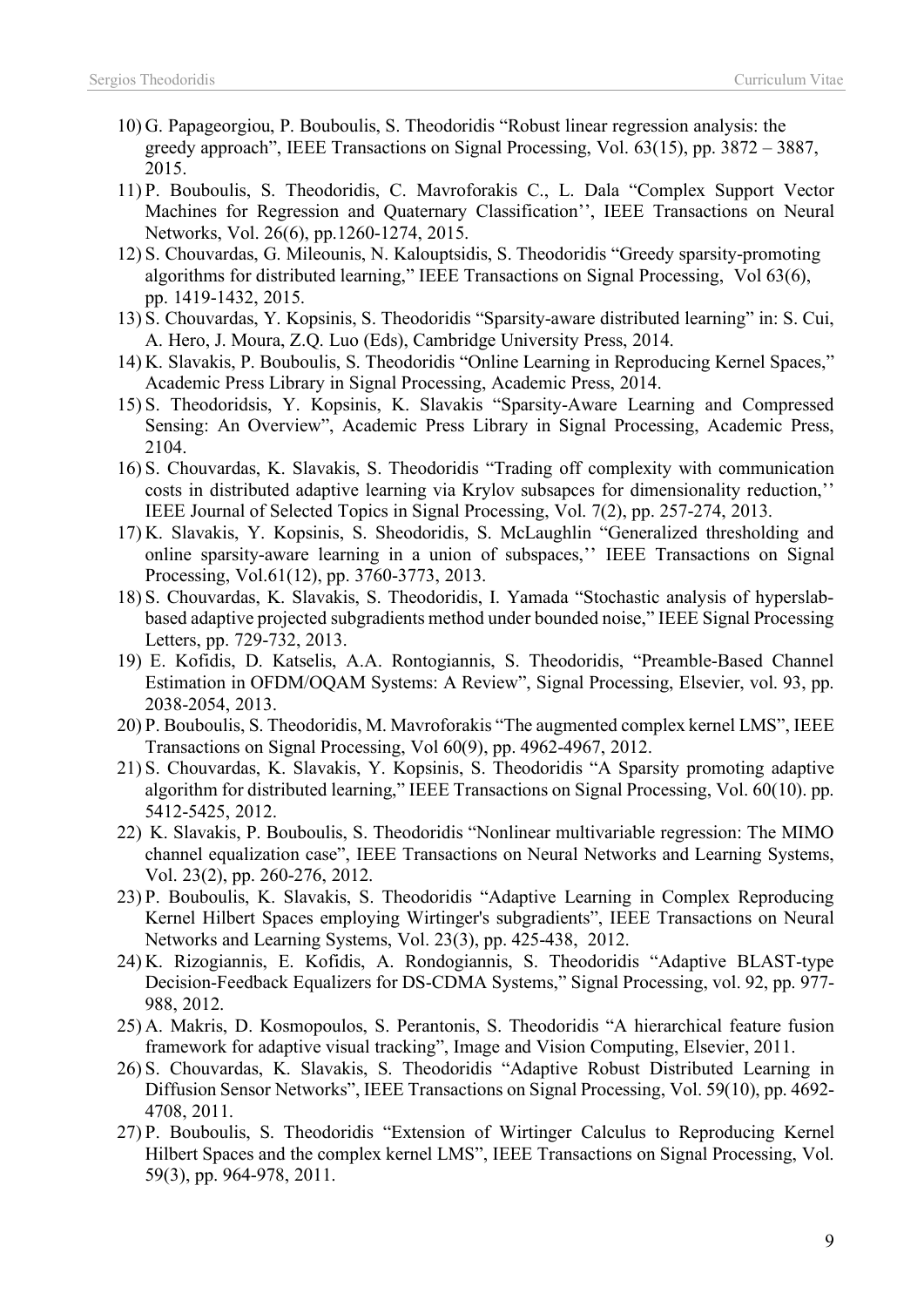- 28) Y. Kopsinis, K. Slavakis, S. Theodoridis "On line sparse system identification and signal reconstruction using projections onto weighted  $l_1$  balls", IEEE Transactions on Signal Processing, Vol. 59(3), pp. 936-952, 2011.
- 29) S. Theodoridis, K. Slavakis, I. Yamada, "Adaptive learning in a world of projections: A unified framework for linear and nonlinear regression and classification tasks", IEEE Signal Processing Magazine, Vol. 28(1), pp. 97-123, 2011. (**number six in the list of top downloaded papers in January 2011, IEEE SP Magazine**). **Best paper award 2014**.
- 30) S. Tzikopoulos, M. Mavroforakis, H. Georgiou, N. Dimitropoulos, and S. Theodoridis "A fully automated scheme for mammographic segmentation and classification based on breast density and asymmetry", Computer Methods and Programs in Biomedicine, V.102(1), pp. 47-63, 2011.
- 31) P. Bouboulis, K. Slavakis, S. Theodoridis, "Image denoising using kernels and semiparametric regularization", IEEE Transactions on Image Processing, Vol. 19(6), pp. 1465-1480, 2010. (**number two in the list of top downloaded papers in June 2010 in IEEE Trans. IP).**
- 32) D. Katselis, E. Kofidis, T. Rontogiannis, S. Theodoridis "Preamble-based channel estimation for C -OFDM and OFDM\OQAM systems," IEEE Trans. On Signal Processing, Vol. 58(5), pp. 2911-2916, 2010.
- 33) C. Rizogiannis, E. Kofidis, C. Papadias, S. Theodoridis, "Semi-blind maximum-likelihood joint channel/data estimation for correlated channels in multiuser MIMO networks", Signal Processing, Vol. 90, pp.1209-1224, 2010.
- 34) K. Slavakis, S. Theodoridis, I Yamada, "Adaptive constrained learning in reproducing kernel Hilbert spaces", IEEE Transactions on Signal Processing, pp. 4744-4764, Vol 57(12), 2009.
- 35) A. Rontogiannis, S. Theodoridis, "Housholder-Based RLS Algorithms", in QRD-RLS Adaptive Filtering, J.A. Apolonario Jr., Springer 2009.
- 36)J. Vandewalle, L. Trajkovic, S. Theodoridis, "Introduction and outline of the special issue on circuits and systems education: experiences, challenges, and views," IEEE Circuits and Systems Magazine, Vol. 9(1), pp. 27-33, 2009.
- 37) A. Pikrakis, T. Giannakopoulos, S. Theodoridis, "An Overview of Speech/Music Discrimination Techniques in the Context of Audio Recordings", in G. Tsihrintzis and L. Jain (Eds.) "Multimedia Services in Intelligent Environments - Advanced Tools and Methodologies", book series "Studies in Computational Intelligence", Volume 120, pp. 81- 102, 2008, Publisher: Springer Berlin / Heidelberg, ISBN: 978-3-540-78491-3
- 38) D. Delviniotis, G. Kouroupetroglou, and S. Theodoridis, "Acoustic Analysis of musical intervals in modern Byzantine Chant Scales", Journal of the Acoustical Society of America (JASA), Vol. 124(4), pp. EL262-EL269, 2008
- 39) D. Katselis, L. Kofidis, S. Theodoridis, "On Training Optimization for Estimation of Correlated MIMO Channels in the Presence of Multiuser Interference", IEEE Transactions on Signal Processing, Vol. 56(10), pp. 4892-4904, 2008.
- 40) S. Theodoridis et. al "Design and characterization of the I-ImaS multi-element x-ray detector system", IEEE Transactions on Nuclear Science, Vol. 55(3), pp. 827-832, 2008.
- 41) S. Theodoridis, et.al. "Preliminary images from an adaptive imaging system", Physica Medica., Vol. 24(3), pp. 117-121, 2008.
- 42) K. Slavakis, S. Theodoridis "Sliding Window Generalized Kernel Affine Projection Algorithm using Projection Mappings", **Special Issue on Emerging Machine Learning Techniques in Signal Processing,** EURASIP Journal on Advances in Signal Processing, vol. 2008, Article ID 830381, 2008. doi:10.1155/2008/830381.
- 43) A. Pikrakis, T. Giannakopoulos, S. Theodoridis "A speech-music discrimination framework for radio broadcasts", IEEE Transactions on Multimedia, Vol. 10(5), pp.846-858, 2008.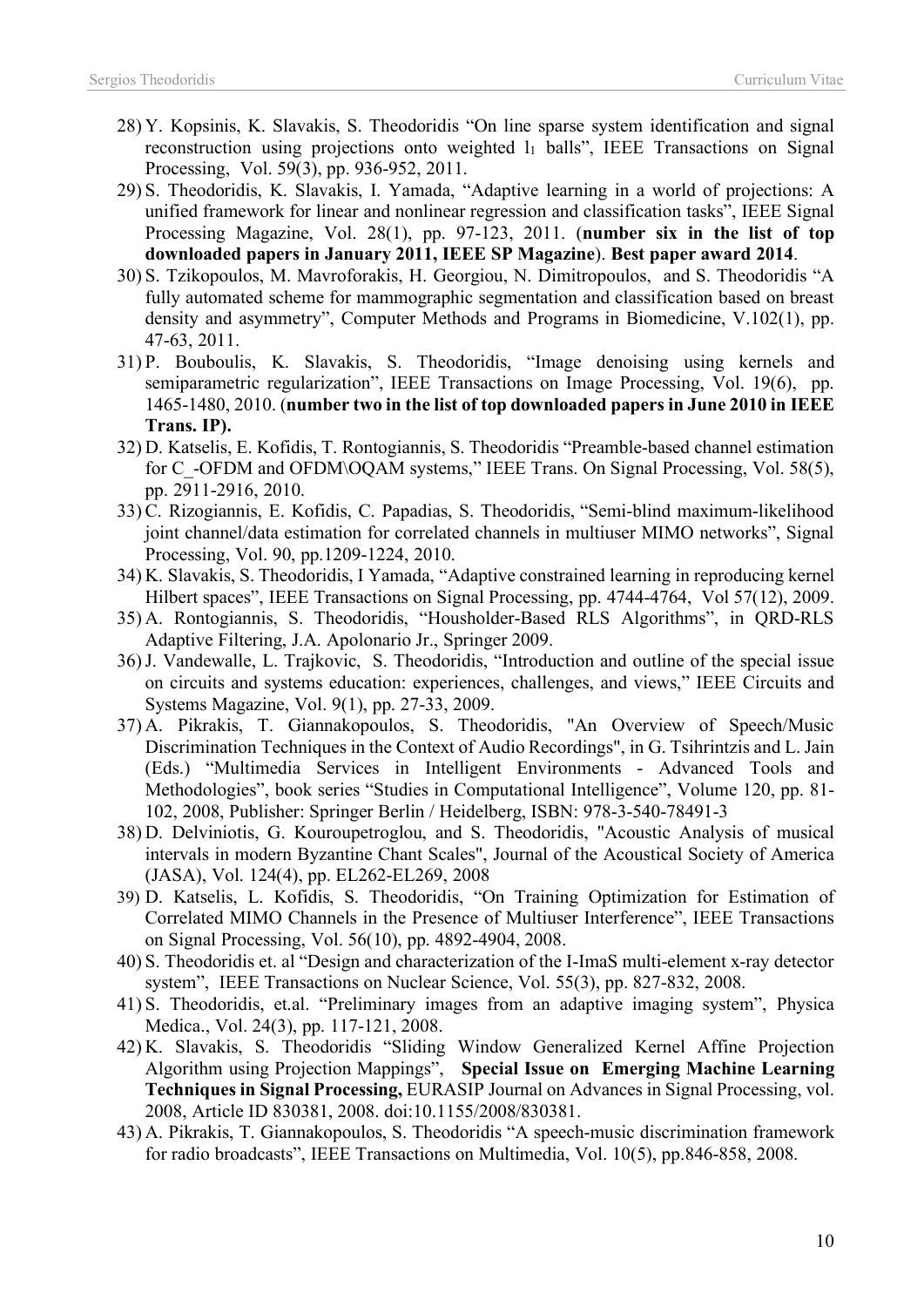- 44) K. Slavakis, S. Theodoridis, I. Yamada "Online classification using kernels and projectionbased adaptive algorithms", IEEE Transactions on Signal Processing, Vol. 56(7), pp. 2781- 2797, 2008.
- 45) A. Pikrakis, T. Giannakopoulos, S. Theodoridis, "An overview of speech/music discrimination techniques in the context of audio recordings", Studies in Computational Intelligence, Volume 120, Pages 81-102, Springer Verlag (ISSN 1860-949X), 2008.
- 46) I. Antonopoulos, A. Pikrakis, S. Theodoridis, "Self-Similarity Analysis Applied on Tempo Induction from Music Recordings", Journal of New Music Research, **Special Issue on Tempo Tracking**, Vol. 36(1), pp. 27 – 38, 2007.
- 47) Konidaris, B. Gatos, K. Ntzios, I. Pratikakis, S. Theodoridis and S. J. Perantonis, "Keyword-Guided Word Spotting in Historical Printed Documents Using Synthetic Data and User feedback", International Journal on Document Analysis and Recognition (IJDAR), **Special Issue on Historical Documents**, Vol. 9, No. 2-4, pp. 167-177, 2007.
- 48) H. Georgiou, M. Mavroforakis, N. Dimitropoulos, D. Cavouras, S. Theodoridis "Multi-scaled morphological features for the characterization of mammographic masses using statistical classification schemes", Artificial Intelligence in Medicine, Vol. 41, pp. 39-55, 2007.
- 49) M. Mavroforakis, M. Sdralis, S. Theodoridis "A geometric nearest point algorithm for the efficient solution of the SVM classification task", IEEE Transactions on Neural Networks, Vol. 18(5), pp. 1545-1550, 2007.
- 50) D. Katselis, E. Kofidis, S. Theodoridis "Estimation of correlated MIMO fading channels in interference-limited environments", Signal Processing, Vol. 87(9), pp. 2177-2197, 2007.
- 51) S. Theodorids, M Mavroforakis "Reduced convex hulls: a geometric approach to support vector machines," IEEE Signal Processing Magazine, Vol. 24(3), pp. 119-122, May 2007.
- 52) A. Fant, P. Gasiorek, R. Turchetta, B. Avset, A. Bergamaschi, D. Cavouras, I. Evangelou, M.J. French, A. Galbiati, H. Georgiou, G. Hall, G. Iles, J. Jones, R. Longo, N. Manthos, M.G. Metaxas, M. Noy, J.M. Ostby, F. Psomadellis, G.J. Royle, H. Schulerud, R.D. Speller, P.F. van der Stelt, S. Theodoridis, F. Triantis, C. Venanzi "I-IMAS: A 1.5D sensor for highresolution scanning", Nucl. Instr. Meth. Res. A, Vol. 573, pp. 27-29, 2007.
- 53) S. Theodoridis, et. al. "CMOS Monolithic Active Pixel Sensors", Nucl. Instrum. Meth. Res. A, Vol. 582(3), pp. 866-870, 2007.
- 54) V. Drakopoulos, P. Bouboulis, S. Theodoridis "Image compression using affine fractal interpolation on rectangular lattices", FRACTALS, Vol. 14(4), pp. 259-269, December 2006.
- 55) Y. Kopsinis, S. Theodoridis, E. Kofidis, "An efficient low complexity cluster-based MLSE equalizer for frequency-selective fading channels", IEEE Trans. on Wireless Communications, Vol. 5(4), pp. 705-712, 2006.
- 56) E. Kofidis, Y. Kopsinis, S. Theodoridis, "On the least Squares Performance of a Novel Efficient Center Estimation Method for Clustering-Based MLSE Equalization", IEEE Trans. on Signal Processing, Vol. 54(4), pp. 1459-1472, 2006.
- 57) A. Pikrakis, S. Theodoridis, D. Kamarotos "Recognition of musical patterns using hidden Markov models", IEEE Transactions on Audio, Speech and Language Processing, Vol.14(5), pp. 1795-1807, 2006.
- 58) M. Mavroforakis, S. Theodoridis "A geometric approach to support vector machine (SVM) classification," IEEE Trans. on Neural Networks, Vol. 17(3), pp.671-683, 2006. (**2009 Outstanding paper award** of the IEEE Transactions on Neural networks).
- 59) E. Kofidis, V. Dalakas, Y. Kopsinis, S. Theodoridis, "A Novel Efficient Cluster-Based MLSE Equalizer for Satellite Communication Channels with M-QAM Signaling," EURASIP Journal on Applied Signal Processing, vol. 2006, Article ID 34343, 2006.
- 60) M. Mavroforakis, H Georgiou, N. Dimitropoulos, D. Cavouras, S. Theodoridis "Mammographic masses characterization based on localized texture and data set fractal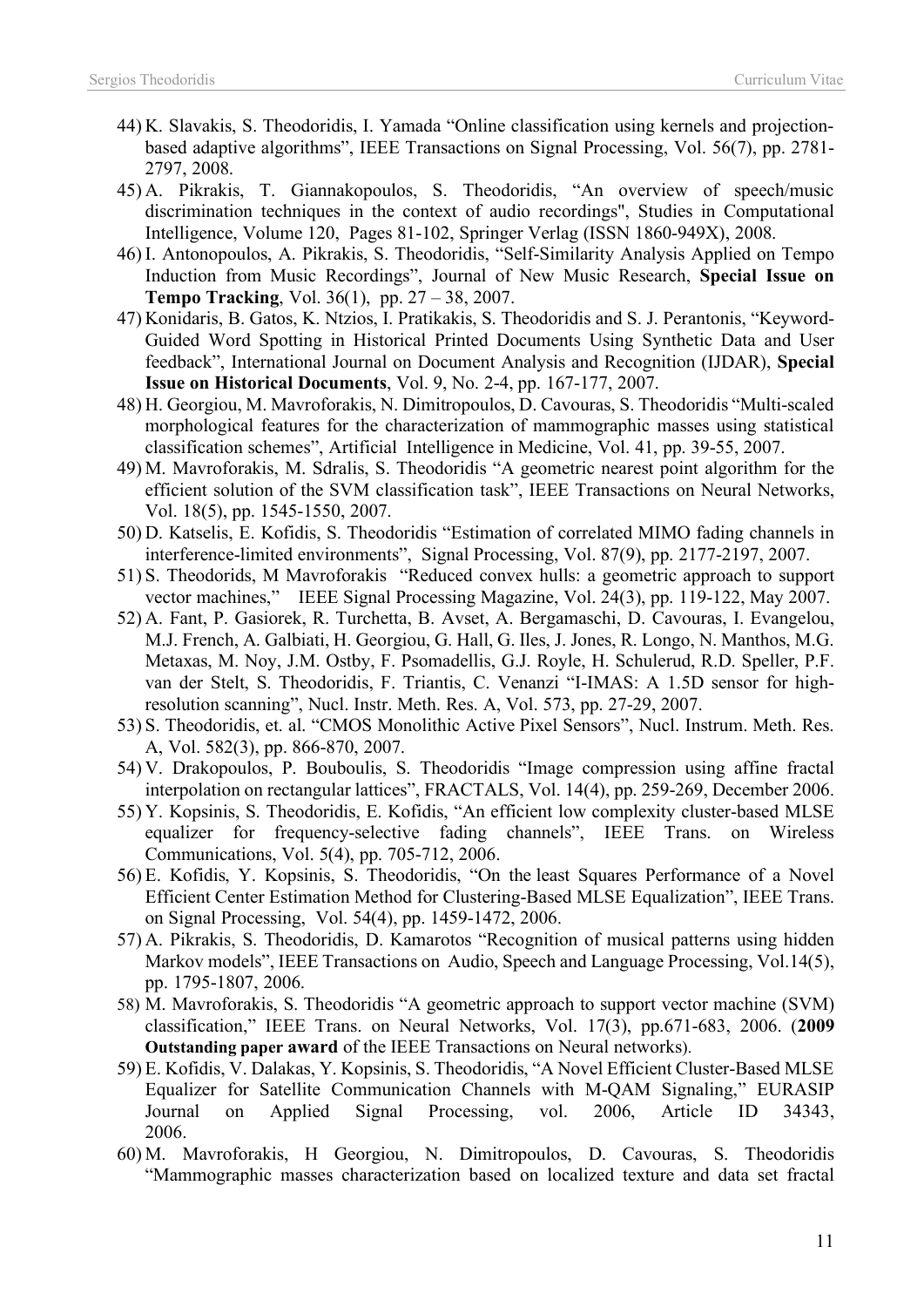analysis using linear, neural and support vector machine classifiers," Artificial Intelligence in Medicine, Vol. 37, pp. 145-162, 2006.

- 61) G Li, PF Van der Stelt, JGC Verheij, R Speller, A Galbiati, F Psomadellis, R Turchetta, S Theodoridis, G Hall, BS Avset, FA Triantis, R Longo "End-user survey for digital sensor characteristics: a pilot questionnaire study", Dentomaxillofacial Radiology, Vol. 35, 147-151, 2006.
- 62) M. Mavroforakis, H Georgiou, N. Dimitropoulos, D. Cavouras, S. Theodoridis "Significance analysis of qualitative mammographic features, using linear classifiers, neural networks and support vector machines'', European Journal of Radiology, Vol. 54, pp. 80-89, 2005.
- 63) Y. Kopsinis, S. Theodoridis "A novel clustered based MLSE equalizer for M-PAM signaling schemes", Signal Processing, Vol. 83, pp. 1905-1918, 2003.
- 64) Y. Kopsinis, S. Theodoridis "Novel MLSE techniques for linear and nonlinear equalizers", IEEE Trans. on Signal Processing, Vol. 12(51), pp. 3236-3249, 2003.
- 65) A. Pikrakis, S. Theodoridis, D. Kamarotos "Recognition of musical patterns using dynamic time warping techniques ", IEEE Trans. on Speech and Audio Processing, Vol. 11, pp. 175- 184, 2003.
- 66) S. Theodoridis "Pattern Recognition", Encyclopedia of Information Sciences, Academic Press, 2002.
- 67) V. Gezerlis, S. Theodoridis "Optical Character Recognition of the Orthodox Hellenic Byzantine music notation", Pattern Recognition, Vol. 35, pp. 895-914, 2002
- 68) S. Theodoridis, K. Koutroumbas, "Pattern Recognition and Neural Networks", in Machine Learning and its Applications, (eds) G. Paliouras, V. Karkaletsis, C.D. Spyropoulos, LNAI 2049, Springer, pp. 169 -195, 2001.
- 69) C. Georgoulakis, S. Theodoridis "Blind and semi-blind equalization using hidden Markov models and clustering techniques", Signal Processing, **Invited paper**, Special issue on current topics in adaptive filtering for hands free acoustic communication and beyond, Vol.80(9), pp. 1795-1807, Sept. 2000.
- 70) E. Kofidis, N. Kolokotronis, A. Vassilarakou, S. Theodoridis, D. Cavouras "Medical image compression", Future Generation Computer Systems, Vol. 15, pp. 223-243, 1999.
- 71) G. Glentis, K. Berberidis, S. Theodoridis ``Efficient Least Squares Adaptive Algorithms for FIR Transversal Filtering", IEEE Signal Processing Magazine, Vol. 16(4), pp. 13-42, July 1999.
- 72) C. Georgoulakis, S. Theodoridis "Channel Equalization for Coded Signals in Hostile Environments", IEEE Trans. on SP, vol. 47(6), pp. 1783-1788, June 1999.
- 73) K. Berberidis, S. Theodoridis ``A new fast block adaptive algorithm " IEEE Trans. on SP, Vol. 47, pp. 75-87, Jan. 1999.
- 74) 38. A. Rontogiannis, S. Theodoridis "New QRD LS algorithms for multichannel filtering", IEEE Trans. on SP., Vol. 46(11), pp. 2862-2877, Nov. 1998.
- 75) A. Rontogiannis, S.Theodoridis, ``New fast QRD LS adaptive algorithms", IEEE Trans. on SP, Vol. 46(8), pp. 2113-2122, Aug. 1998.
- 76) K. Berberidis, A. Rontogiannis, S. Theodoridis "Block implementation of the LMS based decision feedback equalizers", IEEE SP Letters, Vol.5, pp. 129-132, June 1998.
- 77) E. Kofidis, S. Theodoridis, N. Kalouptsidis ``Mirror-image symmetric perfect reconstruction FIR filter banks: Parameterization and design", Signal Processing, Vol. 68, pp. 1-21, 1998.
- 78) A. Rontogiannis, S. Theodoridis, "On inverse factorization adaptive LS algorithms", Signal Processing, Vol. 52, pp. 35-47, 1997.
- 79) C. Georgoulakis, S. Theodoridis ``Efficient clustering techniques for supervised and blind equalization in hostile environments", Signal Processing, vol. 58, pp. 153-164, 1997.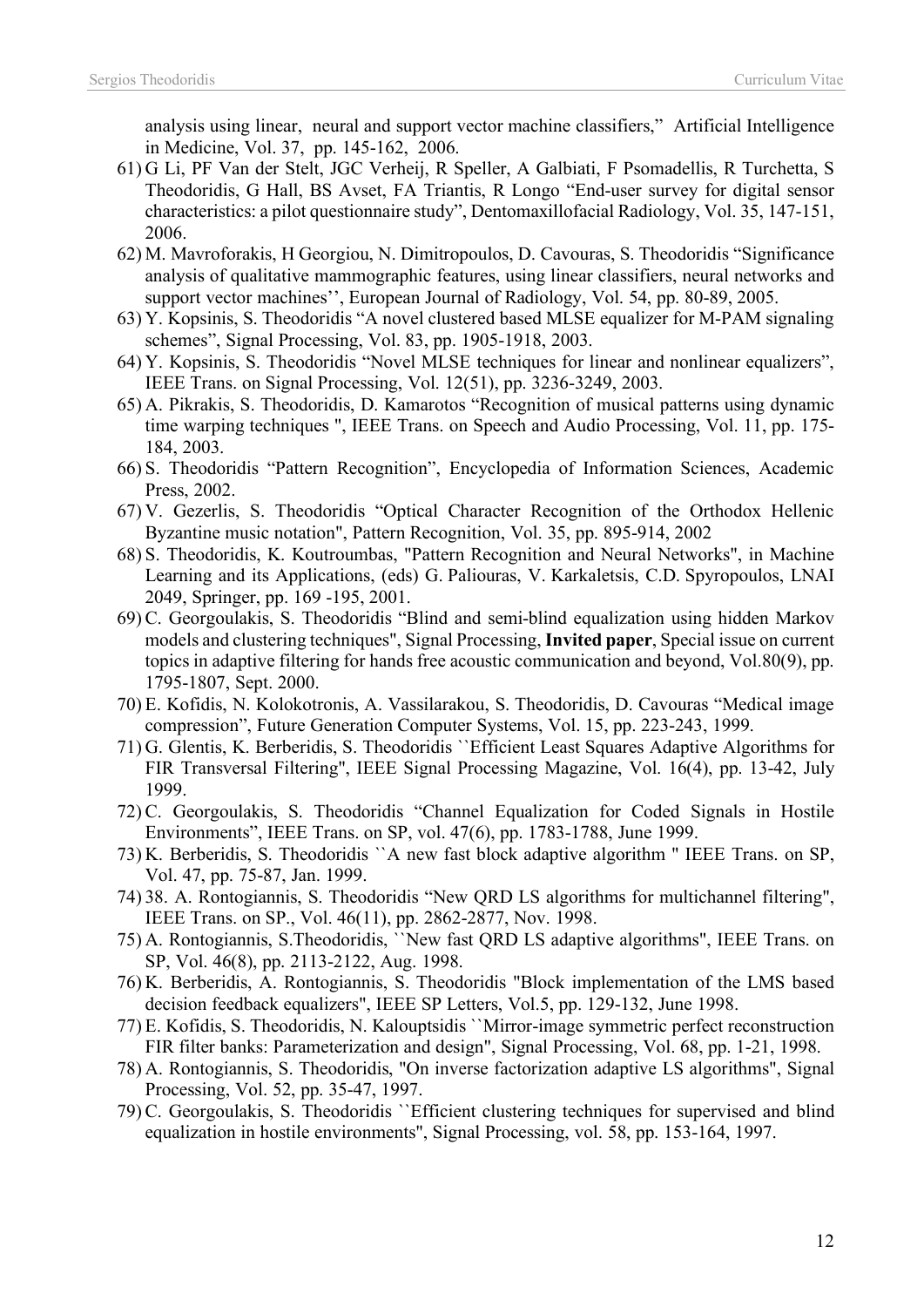- 80) E. Kofidis, S. Theodoridis, N. Kalouptsidis, "On the perfect reconstruction problem in Nband multirate maximally decimated FIR filter banks", IEEE Trans. on Signal Processing, Oct. 1996.
- 81) E. Kofidis, S. Theodoridis, C. Kotropoulos, I. Pitas, "Nonlinear adaptive filters for speckle noise suppression in ultrasonic images", Signal Processing, Vol. 52, pp. 357-372, 1996.
- 82) S. Theodoridis, G. Moustakides, K. Berberidis, "A new class of algorithms for Decision feedback equalization", IEEE Trans. SP-43, pp. 327-331, Jan. 1995.
- 83) S. Theodoridis, C. Cowan, C. Callender, "Schemes for equalization of digital communications channels", IEE Proceedings on Communications, Vol. 142, pp. 165-171, Jun. 1995.
- 84) C. Callender, S. Theodoridis, C. Cowan, "Adaptive nonlinear equalization of digital communications channels", Signal Processing, vol. 40, pp. 325-333, 1994.
- 85) S. Nikolaidis, S. Theodoridis, C. Goutis, "Array Processor for block adaptive LS FIR Filtering", Signal Processing, Vol. 39, pp. 215-222, 1994.
- 86) T. Petillon, A. Gilloire, S. Theodoridis, "Fast Newton Transversal Filters: An efficient way for echo cancellation in mobile radio communications", IEEE Trans., Vol. SP-42, April 1994.
- 87) A. Liavas, S. Theodoridis, "Efficient Levinson and Schur type algorithms for block ¨-Toeplitz systems of equations", Signal Processing, Vol.35, 1994.
- 88) S. Theodoridis, N. Kalouptsidis, "Spectral Analysis",in Adaptive System Identification and Signal processing algorithms, N. Kalouptsidis, S. Theodoridis (eds), Prentice Hall 1993.
- 89) N. Kalouptsidis, S. Theodoridis, "System Identification: Basic concepts and Algorithmic schemes", in Adaptive System Identification and Signal processing algorithms, N. Kalouptsidis, S. Theodoridis (eds), Prentice Hall 1993.
- 90) K. Berberidis, S. Theodoridis, "Efficient Symmetric algorithms for the modified Covariance method for AR spectral analysis", IEEE Trans., Vol. SP 34, pp. 43-55, Jan. 1993.
- 91) G. Moustakides, S. Theodoridis, "Fast Newton Transversal Filters. A new class of estimation algorithms", IEEE Trans., Vol. ASSP-39, pp. 2184-2194, Oct. 1991.
- 92) S. Theodoridis, A. Liavas, "Highly concurrent algorithm for the solution of ρ-Toeplitz system of equations", Signal Processing, Vol. 24, pp. 165-176, 1991.
- 93) A. Varvitsiotis, S. Theodoridis, "A pipeline structure for QR adaptive LS system identification", IEEE Trans., Vol.-39, pp.1920-1924, Aug. 1991.
- 94) K. Berberidis, S. Theodoridis, "Levinson, Lattice and Schur type algorithms for linear phase filtering", IEEE Trans., Vol. ASSP-38, pp.1879-1893, nov. 1990.
- 95) S. Theodoridis, K. Berberidis, "Adaptive LS internally symmetric algorithms for linear phase filtering", in "Algorithms and VLSI Architectures", ed. E. Deprettere, North holland, 1990.
- 96) K. Berberidis, S. Theodoridis, "A normalized lattice algorithm for ΑR spectral analysis and system identification with symmetric impulse response", IEEE Trans., Vol. ASSP-38, pp.397-406, March 1990.
- 97) S. Theodoridis, "Pipelined structure for LS block adaptive filtering prediction", IEEE Trans., Vol. ASSP-38, pp.81-91, Jan. 1990.
- 98) S. Theodoridis, N. Kalouptsidis, D. Bakirtzis, "Pipelined algorithms for LS FIR filters with symmetric impulse response", IEEE Trans., Vol. ASSP-38, pp. 260-271, Feb. 1990.
- 99) N. Kalouptsidis, S. Thedoridis, "Concurrent algorithms for a class of 1 and 2-D Wiener filters with symmetric impulse response", IEEE Trans., Vol. ASSP-37, pp.1780-1782, Nov. 1989.
- 100) S. Theodoridis, N. Kalouptsidis, K. Berberidis, "A new adaptive covariance symmetric algorithm and a fast initializaton scheme for LS FIR filters with symmetric impulse response", Signal Processing, Vol. 18, pp. 153-167, 1989.
- 101) S. Theodoridis, N. Kalouptsidis, J. Proakis, G. Koyas, "Interference rejection in PN spread spectrum systems with LS FIR filters with linear phase", IEEE Trans., Vol. Com-37, pp. 991-995, Sept. 1989.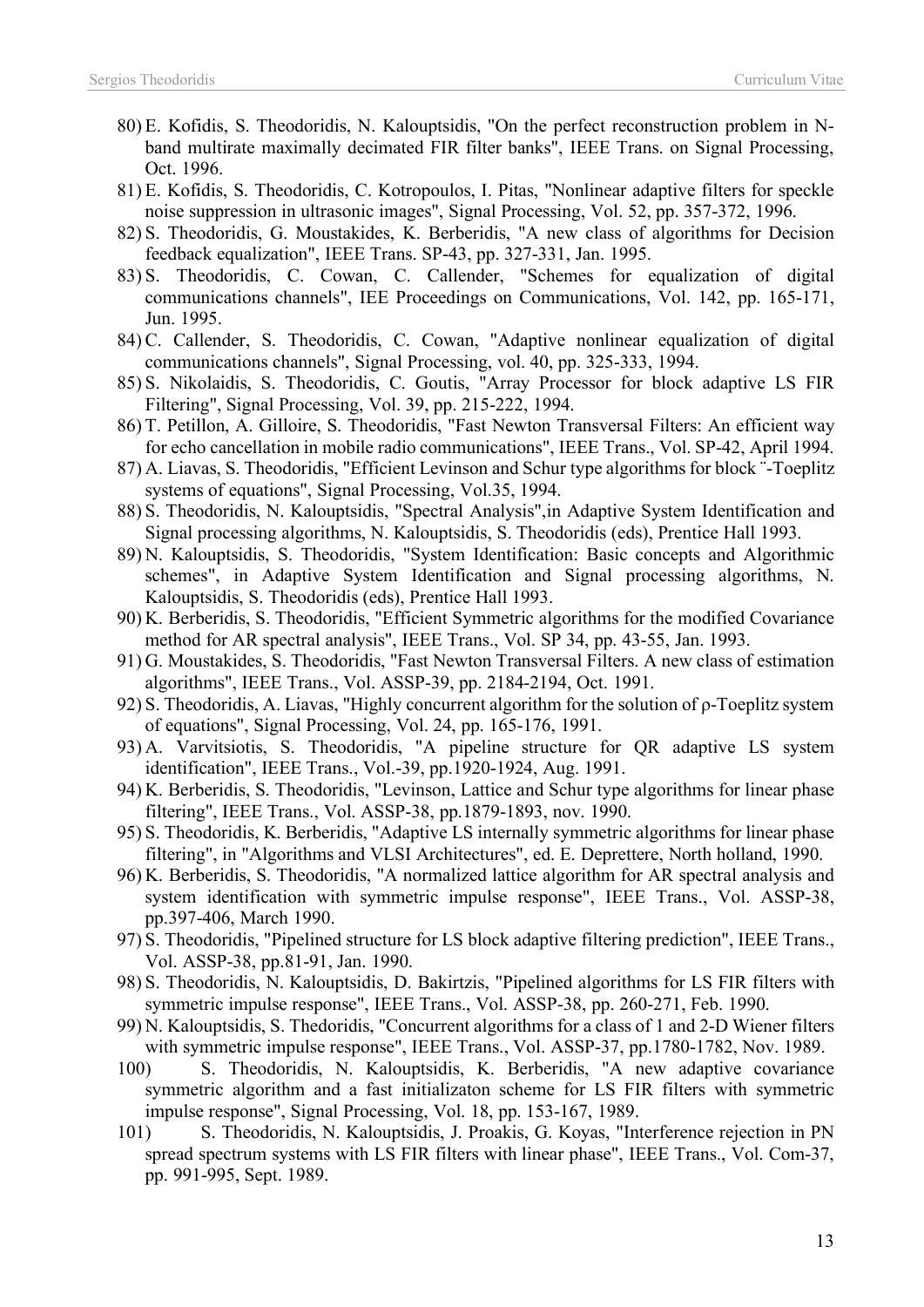- 102) N. Kalouptsidis, S. Theodoridis, "Efficient structurally symmetric algorithms for Least Squares FIR filters with linear phase", IEEE Trans., Vol. ASSP-36, pp. 1454-1465, Sept. 1989.
- 103) N. Kalouptsidis, S. Theodoridis, "Fast sequential algorithms for FIR filters with linear phase", IEEE Trans., Vol. CAS-35, pp. 425-433, April 1988.
- 104) N. Kalouptsidis, S. Theodoridis, "Parallel implementation of efficient LS algorithms for filtering and prediction", IEEE Trans., Vol. ASSP-35, pp.1565-1569, Nov.1987.
- 105) S. Theodoridis, N. Kalouptsidis, "A fast algorithm for block LS design of FIR filters with linear phase and optimum lag", IEEE Trans., Vol. ASSP-35, July 1987.
- 106) N. Kalouptsidis, S. Theodoridis, "Fast adaptive Least Squares algorithms for power spectral estimation", IEEE Trans., Vol. ASSP-35, May 1987.
- 107) P.E Dexter, S. Theodoridis, "Skywave measurements of wind vectors and wave spectra", in "Advances in modern Oceanography", Eds. Phillips, Hasselman, Plenum Press, 1984.
- 108) E. N Bramley, P.A Bradley, E.D.R. Shearman, W. A. Sandham, S. Theodoridis, "Skywave radar sea state sensing. Effects of ionospheric movement and propagation geometry", Intl. Journal of Remote Sensing, Vol. 3, No.4, pp. 373-382, 1982.
- 109) P.E Dexter, S. Theodoridis, "Surface wind speed extraction from HF sky wave radar Doppler Spectra", Radio Science, Vol.17, May-June 1982, pp.643-652.
- 110) S. Theodoridis, D.C Cooper, "Application of the Maximum Entropy Spectrum analysis technique to signals with spectral peaks of finite width", Signal Processing, Vol. 3, No. 2, April 1981, pp. 109-122.
- 111) S. Theodoridis, D.C Cooper, "On the resolutions properties of an adaptive algorithm for Maximum Entropy Spectrum analysis", Signal Processing, Vol.2, No. 4, Oct. 1980, pp.397-400.

#### *IV. Publications in International Conferences*

- 1) K. Panousis, S. Chatzis, S. Theodoridis, "Local Competition and Stochasticity for Adversarial Robustness Deep Learning", Proceedings Artificial Intelligence and Statistics (AISTATS) (30% acceptance rate), 2021.
- 2) Y. Dai, T. Zhang, Z. Lin, F. Yin, S. Theodoridis, S. Cui "An optimal yet explainable and sample efficient deep kernel for Gaussian process regression", Conference on Uncertainty in Artificial Intelligence (UAI) (25% acceptance rate), 2020.
- 3) K. Panousis, S. Chatzis, S. Theodoridis, "Nonparametric Bayesian deep networks with local competition", Proceedings International Conference on Machine Learning (ICML-20% acceptance rate), 2019.
- 4) Y. Seo, M. Morante, Y. Kopsinis, S. Theodoridis "Unsupervised pre-training of the brain connectivity dynamic using residual D-net", 26<sup>th</sup> International Conference on Neural Information Processing of the Asian-Pacific Neural Netwotk, Sydenty, 2019.
- 5) F. Yin, X. He, L. Pan, T. Chen, S. Theodoridis, Z.-Q. Luo, "Sparse Structure Enabled Grid Spectral Mixture Kernel for Temporal Gaussian Process Regression" , in Proc. Int. Conf. on Information Fusion (FUSION), Cambridge, UK, pp. 1-8, July, 2018.
- 6) C. Chatzichristos, L. Kofidis, S. Theodoridis "PARAFACA2 and its block term analog for blind fMRI source unmixing", European Signal Processing Conference, EUSIPCO, Kws, Greece, 2017.
- 7) M. Morante, Y. Kopsinis, E. Kofidis, C. Chatzichristos, S. Theodoridis "Assisted dictionary learning for fMRI data analysis", International Conference on Acoustics, Speech and Signal Processing (ICASSP), New Orleans 2017.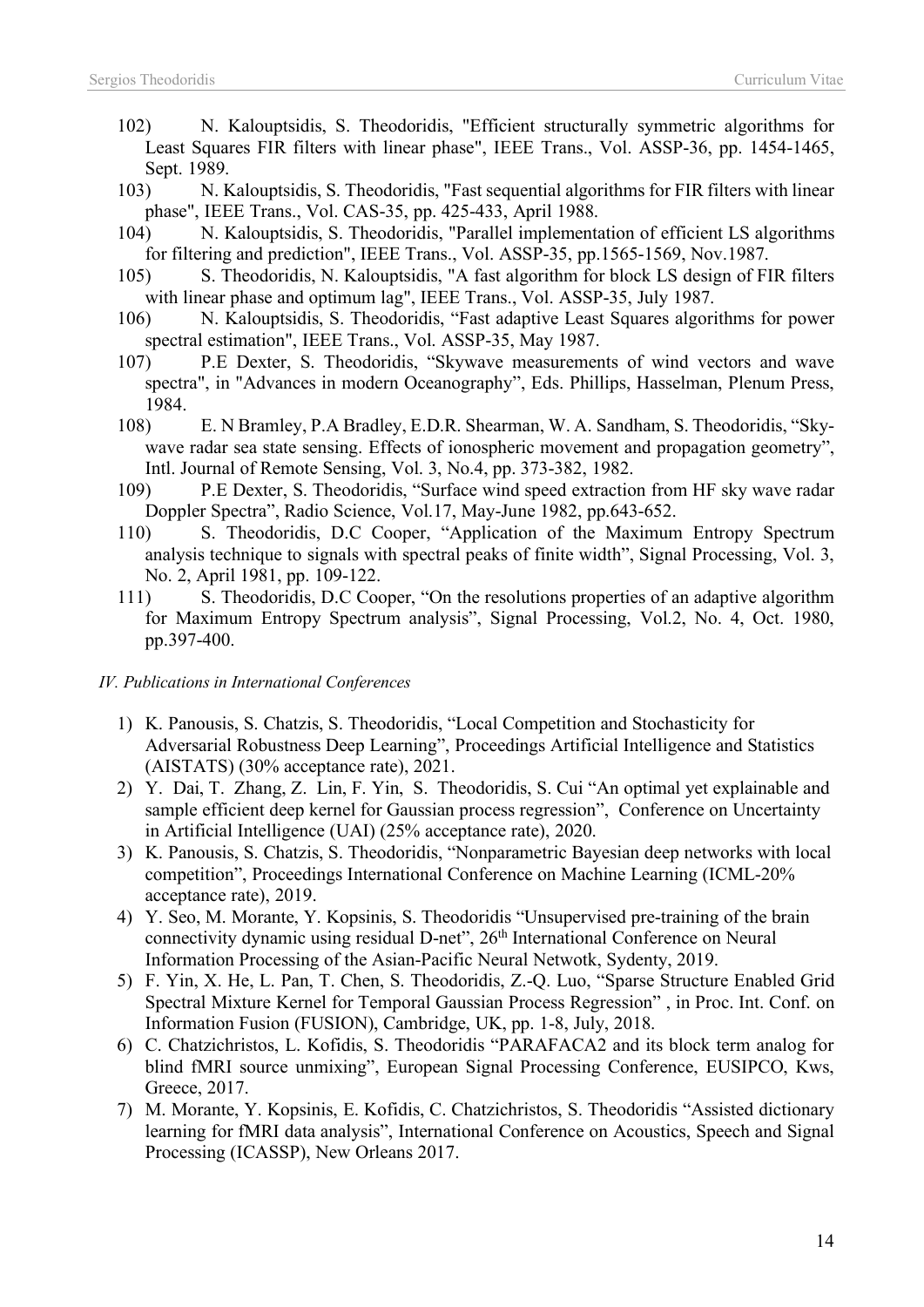- 8) C. Chatzichristos, E. Kofidis, Y. Kopsinis , M. Morante Moreno, S. Theodoridis "Higher-Order Block Term Decomposition for Spatially Folded fMRI Data", 13th Intl. Conf, on Latent Variable Analysis and Signal Separation (LVA/ICA), Grenoble, France, 2017.
- 9) D. Ampeliotis, C. Mavrokefalidis, K. Berberidis, S. Theodoridis "Adapt-align-combine for diffusion-based distributed dictionary learning", European Signal Processing Conference, EUSIPCO, Budapest, Hungary, 2016.
- 10) S. Chouvardas, Y. Kopsinis, S. Theodoridis, "An online algorithm for distributed dictionary learning", International Conference on Acoustics, Speech and Signal Processing (ICASSP), Brisbane, Australia, 2015.
- 11) Kopsinis Y., Chouvardas S., Theodoridis S. "Distributed robust subspace tracking," European Signal processing Conference (EUSIPCO), Nice, France, 2015.
- 12) Papgeorgiou G., Bouboulis P., Theodoridis S., "Robust regression in RKHS-An overview," European Signal processing Conference (EUSIPCO), Nice France, 2015.
- 13) Y. Kopsinis, S. Chouvardas, S. Theodoridis, "Iterative randomized robust linear regression", International Conference on Acoustics, Speech and Signal Processing (ICASSP), Brisbane, Australia, 2015.
- 14) A. Pikrakis, Y. Kopsinis, S. Chouvardas, S. Theodoridis, " Pattern classification formulated as a missing data task: The audio genre classification case", International Conference on Acoustics, Speech and Signal Processing (ICASSP), Brisbane, Australia, 2015.
- 15) S. Chouvardas, M. Mouma, S. Theodoridis, A. Zoubir "Distributed robust labeling of audio scenes in heterogeneous wireless sensor networks", International Conference on Acoustics, Speech and Signal Processing (ICASSP), Brisbane Australia, 2015.
- 16) A. Pikrakis, S. Theodoridis "Speech-music discrimination: A deep learning perspective." in Euorpean Signal processing Conference (EUSIPCO), Lisbon, Portugal, 2014.
- 17) P. Bouboulis, G Papageorgiou, S. Theodoridis, "Image denoising in RKHS via orthogonal matching pursuit," Inl. Conference on Cognitive Information Processing (CIP), Copenghagen Denmark, 2104.
- 18) G. Papageorgiou, P. Bouboulis, S. Theodoridis, "Robust linear regression analysis: The greedy way," in Euorpean Signal processing Conference (EUSIPCO), Lisbon, Portugal, 2014.
- 19) Y. Kopsinis, H. Georgiou, S. Theodoridis, "fMRI unmixing via properly adjusted dictionary learning," in European Signal processing Conference (EUSIPCO), Lisbon, Portugal, 2014.
- 20) S. Chouvardas, Y. Kopsinis, S. Theodoridis, "An Adaptive Projected Subgradient based Algorithm for Robust Subspace Tracking" In Proc. International Conference on Acoustics Speece and Signal Processing, ICASSP, Florence: Italy, May 4-9, 2014.
- 21) K. Slavakis, Y. Kopsinis, S. Theodoridis, "New operators for fixed-point theory: The sparsity-aware learning case" In Proc. of European Signal Processing Conference, EUSIPCO (special session "Advances in set theoretic estimation and convex analysis for machine learning and signal processing tasks"), Marrakech, Morocco, Sept. 9-13, 2013.
- 22) K. Slavakis, Y. Kopsinis, S. Theodoridis, G. B. Giannakis, and V. Kekatos. "Generalized iterative thresholding for sparsity-aware online Volterra system identification," In Proc. of International Symposium on Wireless Communication Systems (ISWCS), Ilmenau: Germany, Aug. 27-30, 2013.
- 23) S. Theodoridis, Y. Kopsinis, K. Slavakis, and S. Chouvardas, "Sparsity-aware adaptive learning: A set theoretic estimation approach", In Proc. of IFAC International Workshop on Adaptation and Learning in Control and Signal Processing (ALCOSP), Caen: France, July 3- 5, 2013.
- 24) Y. Kopsinis, K. Slavakis, S. Theodoridis, and S. McLaughlin, "Thresholding-based sparsitypromoting online algorithms of low complexity," In Proc. of International Workshop on Circuits and Systems, ISCAS, Beijing, China, May 19-23, 2013.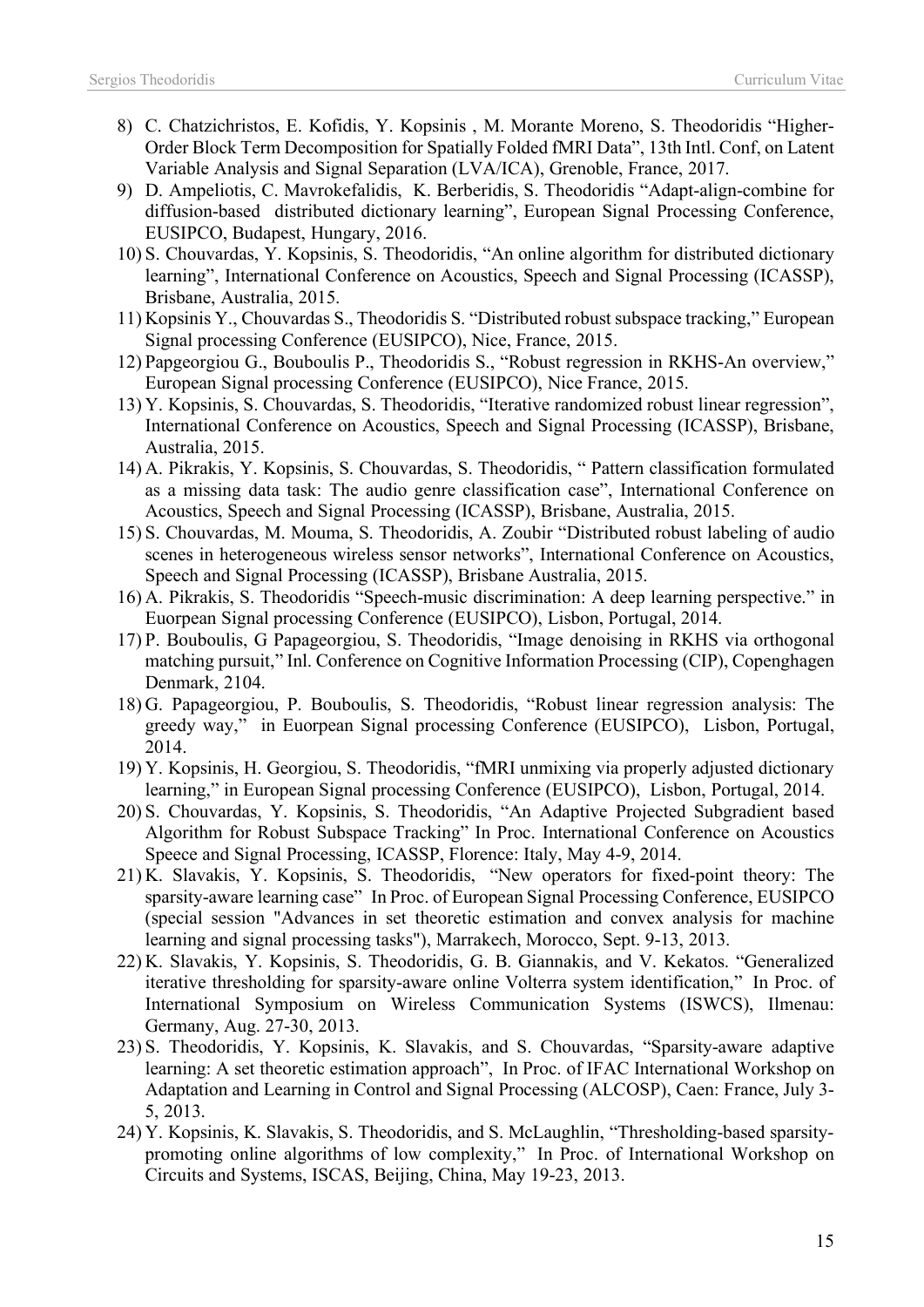- 25) P. Bouboulis, S. Theodoridis, "Complex Support Vector Machines For Quaternary Classification," IEEE Intl. Workshop on Machine Learning for Signal Processing, MLSP, September 22 - 25, Southampton, United Kingdom, 2013.
- 26) S. Chouvardas, G. Mileounis, N. Kalouptsidis, S. Theodoridis "Training-Based and Blind Algorithms for Sparsity-Aware Distributed Learning" (Special Session on Distributed Algorithms) In Proceedings of the European Signal Processing Conference (EUSIPCO), 2013.
- 27) S. Chouvardas, G. Mileounis, N. Kalouptsidis, S. Theodoridis. "A greedy sparsity- promoting LMS for distributed adaptive learning in diffusion networks," In Proc. of the IEEE International Conference on Acoustics, Speech and Signal Processing (ICASSP), 2013.
- 28) G. Papageorgiou, P. Bouboulis, S. Theodoridis, Robust Kernel-Based Regression Using Orthogonal Matching Pursuit, IEEE Intl. Workshop on Machine Learning for Signal Processing., MLSP, September 22 - 25, Southampton, United Kingdom, 2013.
- 29) C. Mavrokefalidis, E. Kofidis, A.A. Rontogiannis, S. Theodoridis, Estimation in OFDM/OQAM Cooperative Systems", In proceedings of the 10th International Symposium on Wireless Communication Systems (ISWCS), Ilmenau, Germany, Aug. 2013.
- 30) C. Mavrokefalidis, E. Kofidis, A.A. Rontogiannis, S. Theodoridis, "Optimal Training Design for Channel Estimation in OFDM/OQAM Cooperative Systems", In proceedings of the IEEE 14th Workshop on Signal Processing Advances in Wireless Communications (SPAWC), Darmstadt, Germany, June 2013.
- 31) S. Chouvardas, K. Slavakis, Y. Kopsinis, S. Theodoridis "Sparsity-promoting adaptive algorithm for distributed learning in diffusion networks", Proceedings European Signal Processing Conference (EUSIPCO), Bucharest: Romania, Aug. 27-31, 2012.
- 32) D. Katselis, E. Kofidis, S. Theodoridis "On OFDM/OQAM receivers," 20th European Signal Processing Conf. (EUSIPCO-2012)," Bucharest, Romania, Aug. 27-31, 2012.
- 33) P. Bouboulis, S. Theodoridis, Ch. Mavroforakis "Complex Support Vector Regression," 3nd Intl. Workshop on Cognitive Information Processing (CIP -2012), May 28 - 30, Parador de Baiona, Spain, 2012.
- 34) Y. Kopsinis, K. Slavakis, S. Theodoridis, S. McLaughlin "Generalized thresholding sparsityaware algorithm for low complexity online learning", Proceedings of the IEEE International Conference on Acoustics, Speech, and Signal Processing (ICASSP), pp. 3277-3280, Kyoto: Japan, March 25-30, 2012.
- 35) K. Slavakis, Y. Kopsinis, and S. Theodoridis "Robust adaptive sparse system identification by using weighted l1 balls and Moreau envelopes," Proceedings of the European Signal Processing Conference (EUSIPCO), Barcelona: Spain, Aug. 29 - Sept. 2, 2011, (presented in the Special Session "Sparsity aware processing: theory and applications").
- 36) Y. Kopsinis, K. Slavakis, S. Theodoridis, S. McLaughlin "Reduced complexity online sparse signal reconstruction using projections onto weighted l1 balls," Proceedings of the International Conference on Digital Signal Processing (DSP), Special Session "Sparsityaware signal processing", Corfu: Greece, July 6-8, 2011.
- 37) K. Slavakis, Y. Kopsinis, S. Theodoridis "Revisiting adaptive least-squares estimation and application to online sparse signal recovery." Proceedings of the IEEE International Conference on Acoustics, Speech, and Signal Processing (ICASSP), pp. 4292-4295, Prague: Czech Republic, May 22-27, 2011.
- 38) S. Chouvardas, K. Slavakis, S. Theodoridis "Trading off communications bandwidth with accuracy in adaptive diffusion networks," Proceedings of the IEEE International Conference on Acoustics, Speech, and Signal Processing (ICASSP), pp. 2048-2051, Prague: Czech Republic, May 22-27, 2011.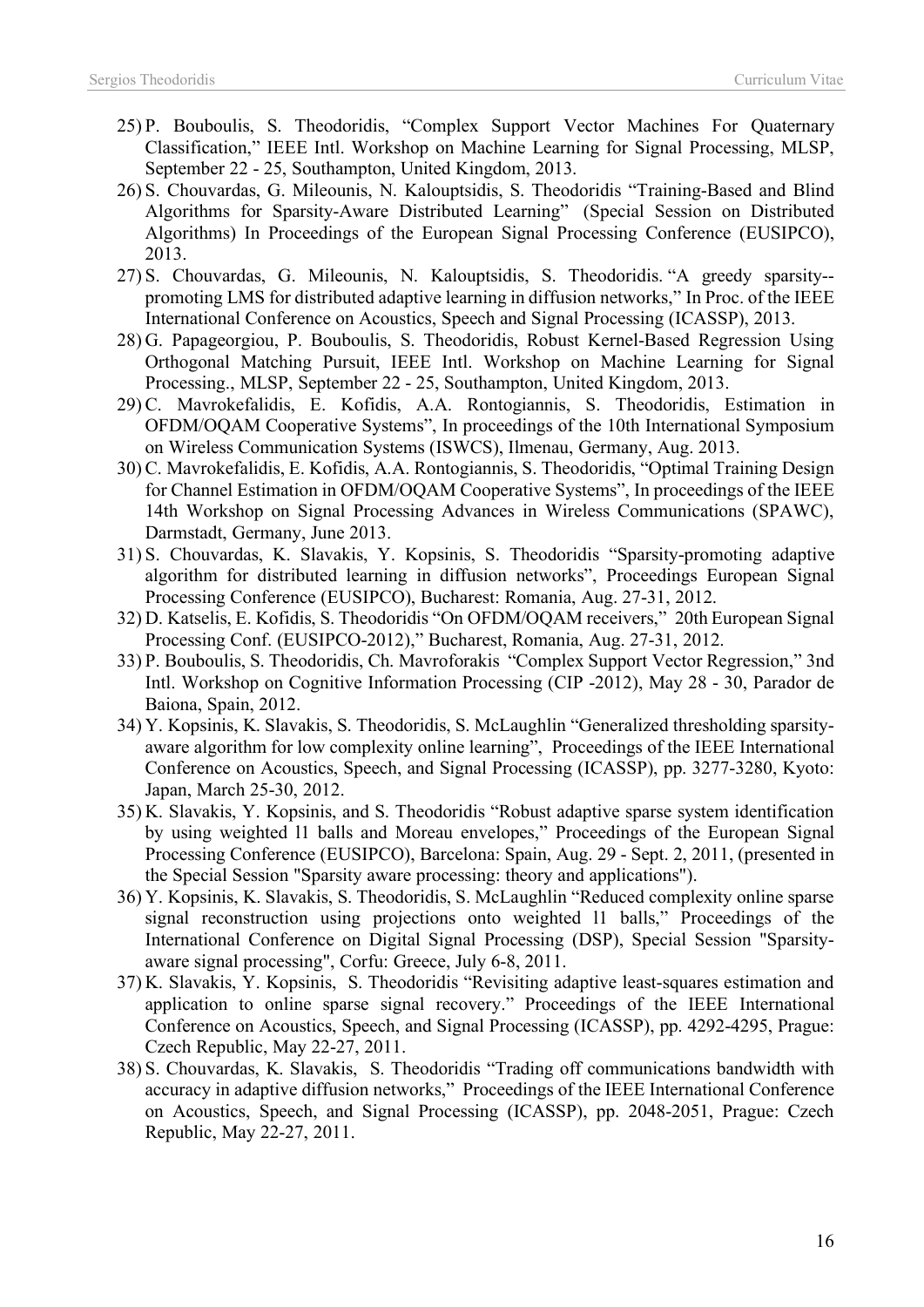- 39) P. Bouboulis, S. Theodoridis "The complex Gaussian kernel LMS algorithm", 20th International Conference on Artificial Neural Networks," ICANN, Thessaloniki, Greece, 2010.
- 40) P. Bouboulis, S. Theodoridis, K. Slavakis "Edge preserving image denoising in Reproducing Kernel Hilbert Spaces", International Conference on Pattern Recognition, ICPR, Istanbul, Turkey, 2010. (**Best Paper Award.)**
- 41) T. Giannakopoulos, A. Pikrakis, S. Theodoridis "A Multimodal Approach to Violence Detection in Video Sharing Sites", International Conference on Pattern Recognition, ICPR, Istanbul, Turkey, 2010.
- 42) S. Chouvardas, K. Slavakis, S. Theodoridis "A novel adaptive algorithm for diffusion networks using projections on hyperslabs", Intl. Workshop on Cognitive Information Processing, CIP, Elba, Italy, 2010. (**Best Student paper Award.**)
- 43) K. Slavakis, S. Theodoridis, I. Yamada "Low complexity projection-based adaptive algorithm for sparse system identification and signal reconstruction," Proceedings of the Asilomar Conference on Signals, Systems, and Computers (Special Session) Pacific Grove, California: USA, November 7-10, 2010.
- 44) P. Bouboulis, S. Theodoridis "Extension of Wirtinger calculus and the complex kernel LMS", IEEE Workshop on Machine Learning for Signal Processing, MLSP, Finland, 2010.
- 45) K. Slavakis, Y. Kopsinis, S. Theodoridis "Adaptive algorithm for sparse system identification using projections onto weighted  $l_1$  balls", IEEE Intl. Conference on Acoustics Speech and Signal Processing, ICASSP, Dallas, 2010.
- 46) Theodoros Giannakopoulos, Stavros Perantonis, Dimitrios Kosmopoulos, Alexandros Makris, Sergios Theodoridis "Audio-visual fusion for detecting violent scenes in videos", SETN-2010, Athens, Greece, 2010.
- 47) C. Rizogiannis, E Kofidis, A. Rontogiannis, S. Thoeodoridis "Adaptive BLAST-type decision feedback equalizers for DS-CDMA systems", IEEE Conference on Communication Systems, ICCS, Singapore, 2010.
- 48) S. Tzikopoulos, H Georgiou, M. Mavroforakis, S. Theodoridis "Shape-Based Tumor Retrieval in Mammograms Using Relevance-Feedback Techniques", 20th International Conference on Artificial Neural Networks, ICANN, Thessaloniki, Greece, 2010.
- 49) K. Slavakis, P. Bouboulis, S. Theodoridis, "On line kernel receiver for multi-access MIMO channels", 20th IEEE Int'l Workshop on Signal Processing Advances in Wireless Communications (SPAWC-2009), Perugia, 2009.
- 50) T. Gianakopoulos, A. Pikarkis, S. Theodoridis "A dimensional approach to emotion recognition of speech from movies", IEEE Intl. Conference on Acoustics Speech and Signal Processing, ICASSP, Taiwan, 2009.
- 51) S. Tzikopoulos, H. Georgiou, M. Mavroforakis, S. Theodoridis , "A fully automated scheme for breast density estimation and asymmetry detection of mammograms",17th European Signal Processing Conference (EUSIPCO), Glasgow, Scotland, 2009.
- 52) S. Tzikopoulos, H. Georgiou, M. Mavroforakis, N. Dimitropoulos, S. Theodoridis , "A fully automated complete segmentation scheme for mammograms", 16th International Conference on Digital Signal Processing (DSP), Santorini, Greece, 2009.
- 53) K. Slavakis, S. Theodoridis "Robust adaptive nonlinear beamforming by kernels and projection mappings", European Signal Processing Conference (EUSIPCO), Lausanne, 2008.
- 54) T. Giannakopoulos, A. Pikrakis, S. Theodoridis "Music Tracking in Audio Streams from Movies", IEEE International Workshop on Multimedia Signal Processing, 2008.
- 55) T. Giannakopoulos, A. Pikrakis, S. Theodoridis "A Novel Efficient Approach for Audio Segmentation", 19th International Conference on Pattern Recognition (ICPR), Florida, 2008.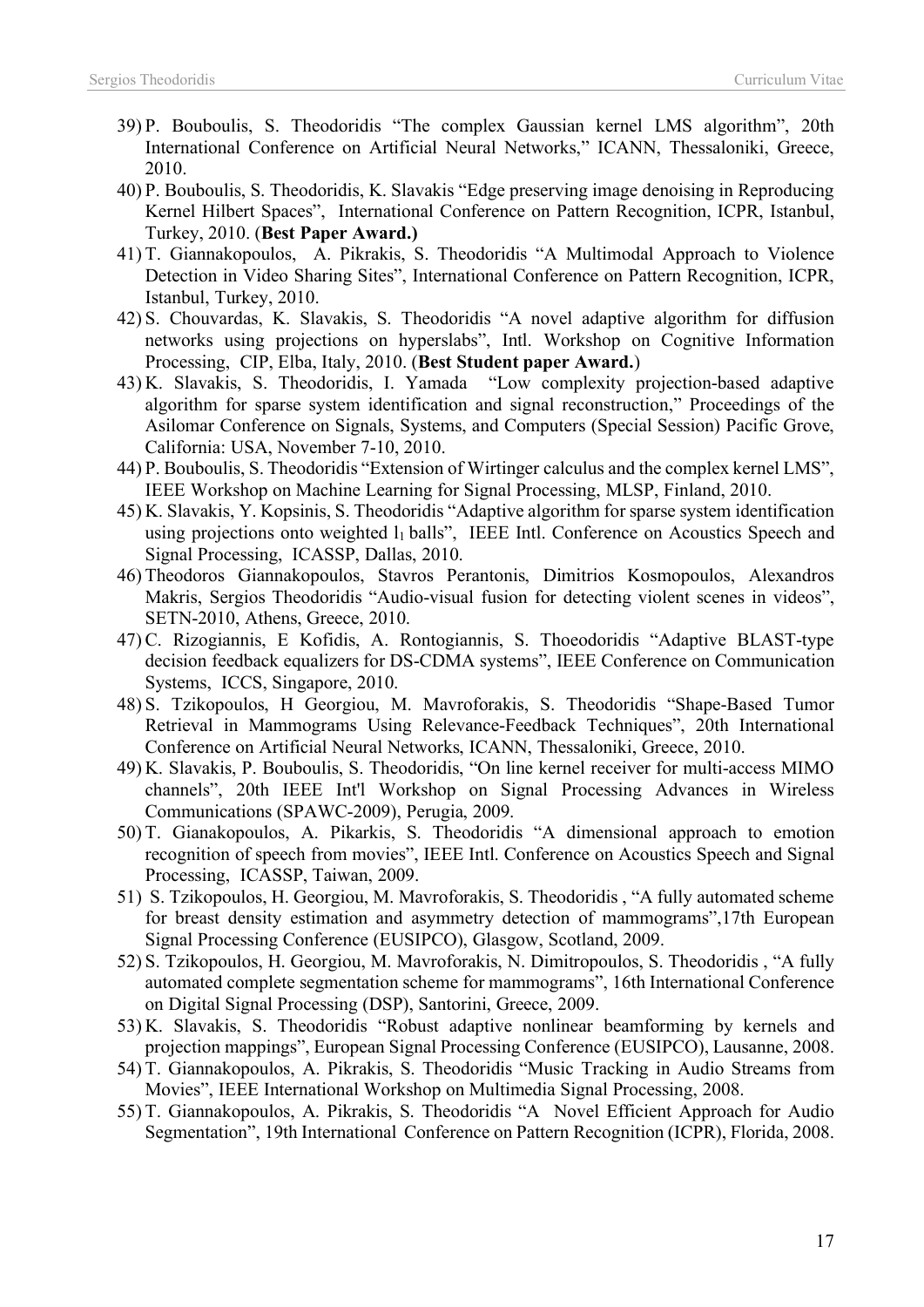- 56) K. Slavakis, S. Theodoridis "Constrained Adaptive Learning in Reproducing Kernel Hilbert Spaces: the Beamforming Paradigm", IEEE Workshop on Machine Learning for Signal Processing (MLSP), Cancun, Mexico, 2008.
- 57) A. Pikrakis, T. Giannakopoulos, S. Theodoridis "Gunshot detection in audio streams from movies by means of dynamic programming and Bayesian networks", IEEE Intl. Conference on Acoustics Speech and Signal Processing, ICASSP, Las Vegas, 2008.
- 58) K. Slavakis, S. Theodoridis "A generalized kernel affine projection algorithm using convex optimization", IEEE Intl. Symposium on Circuits and Systems, ISCAS, Sheattle, 2008.
- 59) T. Perperis, S. Tsekeridou, S. Theodoridis, "An Ontological Approach to Semantic Video Analysis for Violence Identification", Multimedia Metadata Applications (M3A) Workshop, Innovations Conference for Knowledge Management, New Media Technologies and Semantic Technologies (Triple-i: i-Know, i-Semantics, i-Media),Graz, Austria, 5-7, September 2007 (**Best Paper Award**).
- 60) A. Makris, D. Kosmopoulos, S. Perantonis, S.Theodoridis: "Hierarchical feature fusion for visual tracking", IEEE International Conference On Image Processing, ICIP, September 2007, San Antonio.
- 61) K. Slavakis, S. Theodoridis, I. Yamada, "Online sparse kernel-based classification by projections", IEEE Workshop on Machine Learning for Signal Processing, Thessaloniki, Greece, 2007.
- 62) D. Katselis, E. Kofidis, S. Theodoridis "Training-Based Estimation of Correlated MIMO Fading Channels in Interference-Limited Environments" IEEE Intl. Symposium on Circuits and Systems, ISCAS, New Orleans, 2007.
- 63) D. Katselis, E. Kofidis, S. Theodoridis "A low-cost approach to training-based MIMO channel estimation in interference-limited environments", 18th IEEE Int'l Workshop on Signal Processing Advances in Wireless Communications (SPAWC-2007), June 2007, Helsinki, Finland.
- 64) K. Slavakis, S. Theodoridis, I. Yamada, "Online kernel-based classification by projections" IEEE Intl. Conference on Acoustics Speech and Signal Processing, ICASSP, Hawaii, 2007.
- 65) I. Antonopoulos, A. Pikrakis, S. Theodoridis, "Locating Rhythmic Patterns in Music Recordings Using Hidden Markov Models", IEEE Intl. Conference on Acoustics Speech and Signal Processing, ICASSP, Hawaii, 2007.
- 66) I. Antonopoulos, A. Pikrakis, S. Theodoridis, O. Cornelis, D. Moelands, M Leman, "Music retrieval by rhythmic similarity applied to Greek and African traditional music," Proceedings of the 2007 International Conference on Music Information Retrieval and Related Activities (ISMIR 2007) Vienna, Austria, 2007.
- 67) A. Pikrakis, S. Theodoridis "An application of Empirical Mode Decomposition on tempo induction form music information retrieval," Proceedings of the 2007 International Conference on Music Information Retrieval and Related Activities (ISMIR 2007), Vienna, Austria, 2007.
- 68) T. Giannakopoulos, A. Pikrakis, S. Theodoridis, "A multiclass audio classification method with respect to violent content in movies using Baeysian networks," IEEE Workshop on Multimedia and Signal Processing, Crete, 2007. (**Best Student paper Award**).
- 69) F. Fourli-Kartsouni, K. Slavakis, G. Kouroupetroglou, and S. Theodoridis: "A Bayesian Network Approach to Semantic Labelling of Text Formatting in XML Corpora of Documents", *Lecture Notes in Computer Science* (LNCS), Vol. 4556, pp. 299-308, 2007.
- 70) R. Longo, D. Cavouras, C. Esbrand, I. Evangelou, A. Fant, P. Gasiorek, H. Georgiou, G. Hall, J. Jones, J. Leaver, J. Griffiths, D. Machin, N. Manthos, M. Metaxas, M. Noy, J.M. Østby, F. Psomadellis, T. Rokvic, G. Royle, H. Schulerud, R. Speller, P.F. van der Stelt, S. Theodoridis, F. Triantis, R. Turchetta, C. Venanzi "A Scanning System For Intelligent Imaging: I-ImaS", SPIE Medical Imaging Conference record, February 2007.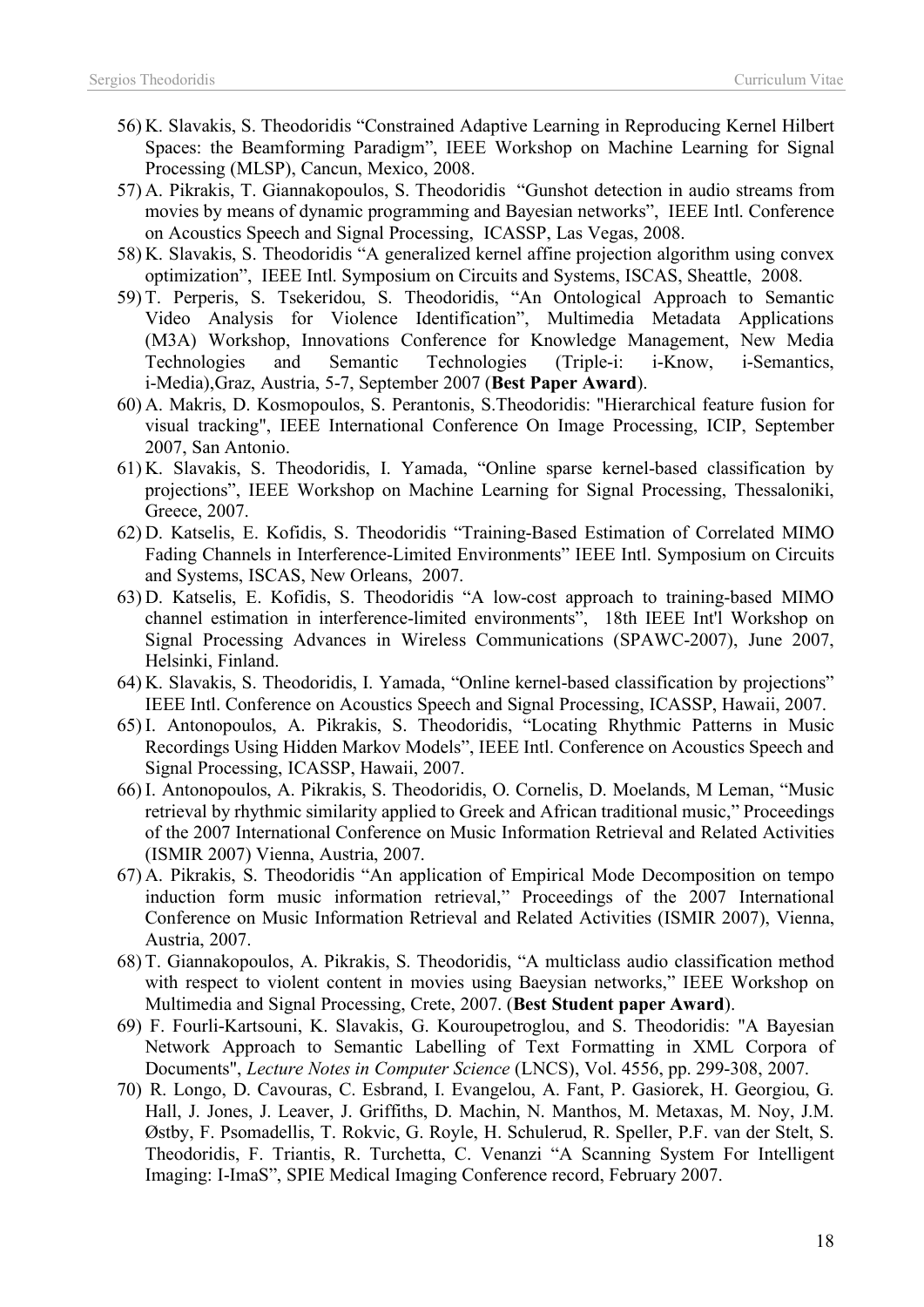- 71) A. Pikrakis, T. Giannakopoulos and S. Theodoridis, "A computationally efficient speech/music discriminator for radio recordings", Proceedings of the 2006 International Conference on Music Information Retrieval and Related Activities (ISMIR 2006), 8-12 October 2006, Victoria, BC (Canada).
- 72) C. Rizogiannis, E. Kofidis, C. B. Papadias, and S. Theodoridis, "Semi-blind maximum likelihood joint channel estimation / data detection for MIMO fading channels," 17th IEEE Int'l Workshop on Signal Processing Advances in Wireless Communications (SPAWC-2006), July 2006, Cannes, France.
- 73) T. Giannakopoulos, A. Pikrakis, S. Theodoridis "A speech-music discriminator for radio recordings using Bayesian networks", Proceedings of Intl. Conference on Acoustics Speech and Signal Processing, (ICASSP-2006), Vol. V, pp. 809-812, Toulouse, France, 2006.
- 74) A. Pikrakis, T. Giannakopoulos, S. Theodoridis "Speech-music discrimination for radio broadcasting using a hybrid HMM-Bayesian network architecture," Proceedings of the XIII European Signal Processing Conferencee (EUSIPCO-2006), Florence , Italy, 2006.
- 75) M. Mavroforakis, M. Sdralis, S. Theodoridis "A novel SVM geometric algorithm based on reduced convex hulls," Proceedings Intl. Conference on Pattern Recognition (ICPR2006), Hong Kong, 2006.
- 76) H. Georgiou, M. Mavroforakis, S. Theodoridis " A game theoretic approach to weighted majority for combining SVM classifiers," Proceedings of the Intl. Conference on Neural networks ICANN, Eds. S. Kolias , et.al., Part I, pp. 284-292, LNCS 4131, Athens, Greece, 2006.
- 77)J.A. Griffiths, C. Venanzi, R.D. Speller, G.J. Royle, M.G. Metaxas, C. Esbrand, P.F. van der Stelt, G. Li, H. Verheij, R. Turchetta, A. Fant, P. Gasiorek, S. Theodoridis, H. Georgiou, D. Cavouras, G. Hall, M. Noy, J. Jones, J. Leaver, D. Machin, S. Greenwood, M. Khaleeq, J. Ostby, H. Schulerud, F. Triantis, A. Asimakis, D. Bolanakis, N. Manthos, R. Longo, A. Bergamaschi, "Multi-Element Detector System for Intelligent Imaging: I-ImaS", IEEE Nuclear Science Symposium & Medical Imaging Conference record, 2006.
- 78) R. Longo, C. Venanzi, A. Bergamaschi, H. Georgiou, S. Theodoridis, H. Schulerud, J. Østby, R.D. Speller, G.J. Royle, J.A. Griffiths, M.G. Metaxas, P.F. van der Stelt, G. Li, F. Psomadellis, R. Turchetta, A. Fant, G. Hall, M. Noy, J. Jones, J. Leaver, D. Machin, F. Triantis, A. Asimidis, D. Bolankis, "Intelligent Imaging Sensors: System development and preliminary results", Proceedings of International Workshop on Digital Mammography, 2006. Preliminary Results From The I-ImaS Project
- 79)J.A. Griffiths, R.D. Speller, G.J. Royle, M.G. Metaxas, P.F. van der Stelt, G. Li, F. Psomadellis, K. Giannakakis, D. Zachariadis, R. Turchetta, A. Fant, P. Gasiorek, S. Theodoridis, H. Georgiou, D. Cavouras, T. Giannakopoulos, G. Hall, M. Noy, J. Jones, J. Leaver, D. Machin, J. Østby, H. Schulerud, F. Triantis, A. Asimidis, D. Bolanakis, N. Manthos, R. Longo, C. Venanzi "Preliminary Results From The I-ImaS Project", Proceedings of UK Radiological Congress, BJR Congress Series, 2006.
- 80) M. Mavroforakis, S. Theodoridis "Support Vector Machine classification through geometry" Proceedings of the XII European Signal Processing Conference (EUSIPCO2005), Antalya, Turkey, Sep. 2005. (**Best Student Paper Award)**
- 81) A. Pikrakis, S. Theodoridis Α., D. Kamarotos, "Melody spotting in raw audio recordings using variable duration Hidden Markov Models", Proceedings of the ΧΙIΙ European Signal Processing Conference (EUSIPCO2005), Antalya, Turkey, Sep. 2005
- 82) A. Pikrakis, S. Theodoridis "A novel HMM approach to melody spotting in raw audio recordings", International Conferences on Music Information Retrieval (ISMIR), 2005.
- 83) A. Pikrakis, I. Antonopoulos, S. Theodoridiis, " Music meter and tempo tracking from raw polyphonic audio", International Conferences on Music Information Retrieval (ISMIR), 2004.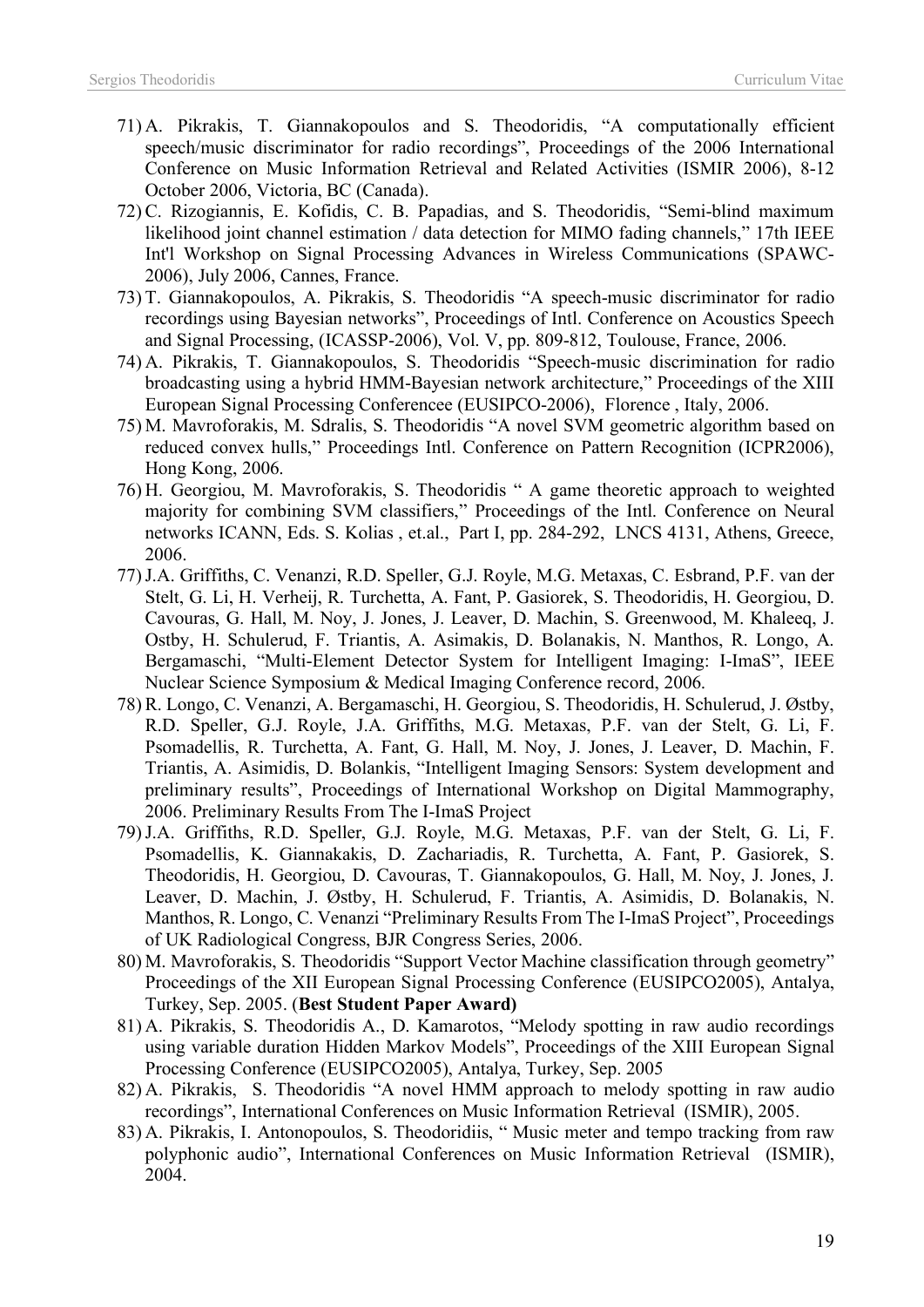- 84) Y. Kopsinis, S. Theodoridis, E. Kofidis "An efficient low complexity clustering based MLSE equalizer for frequency selective channels", EUSIPCO-04, Vienna 2004.
- 85) E. Kofidis, Y. Kopsinis, S. Theodoridis, " On the LS performance of a novel efficient center estimation method for cluster based MLSE equalizer, EUSIPCO-2004, Vienna 2004.
- 86) A. Pikrakis, S. Theodoridis, D. Kamarotos "Classification of musical patterns using variable duration HMM", EUSIPCO-2004, Vienna, 2004.
- 87) A. Galbiati, M.G. Metaxas, B.S. Avset, A. Bergamaschi, D. Cavouras, I. Evangelou, A. Fant, M.J. French, H. Georgiou, G. Hall, G. Iles, R. Longo, N. Manthos, J.M. Ostby, S. Pani, A. Peterzol, F. Psomadellis, G.J. Royle, H. Schulerud, R.D. Speller, P.F. van der Stelt, S. Theodoridis, F. Triantis, R. Turchetta, "The I-ImaS Project: End-Users Driven Specifications for the Design of a Novel Digital Medical Imaging System", Proc. IEEE NSS & MIC, Rome, 2004.
- 88) M.E.Mavroforakis, H.V. Georgiou, D. Cavouras, N. Dimitropoulos, S. Theodoridis "Mammographic mass classification using textural and descriptive diagnostic data," DSP-2002, Santorini, Greece.
- 89) H.V. Georgiou, M.E.Mavroforakis, D. Cavouras, N. Dimitropoulos, S. Theodoridis "Multiscaled mammographic mass shape analysis and classification using NN", DSP-2002, Santorini, Greece.
- 90) A. Pikrakis, S. Theodoridis, D. Kamarotos `` Recognition of musical isolated musical patterns using context depended DTW", EUSIPCO-2002, Toulouse, France.
- 91) Y. Kopsinis, S. Theodoridis ``A novel low complexity cluster based MLSE equalizer for Q-PSK signaling schemes", DSP-2002, Santorini, Greece.
- 92) Y Kopsinis, S. Theodoridis "A novel cluster based MLSE euqualizer for 2-PAM signaling scheme", EUSIPCO-2002, Toulouse, France.
- 93) S. Theodoridis ``FIR adaptive transversal filtering: A unified view", WISP-2001, Budapest, Hungary. (**Invited state of the art lecture**).
- 94) Y. Kopsinis, S. Theodoridis "Cochannell interference rejection using clustering techniques and fuzzy inference", EUSIPCO-2000, Tampere, Finland.
- 95) Y. Kopsinis, S. Theodoridis ``Reduced complexity clustering techniques for channel equalization", WCC-2000, Benjing, China.
- 96) V. Gezerlis, S. Theodoridis ``A post-classification scheme for an OCR system for the notation of the Orthodox Hellenic Byzantine music", EUSIPCO-2000, Tampere, Finland, 2000.
- 97) C. Georgoulakis, S. Theodoridis ``Blind equaliztion for linear and non-linear channels", EUSIPCO-98, Rhodes, Greece, 1998.
- 98) C. Georgoulakis, S. Theodoridis ```Clustering based sequence equalizer for systems employing Trellis-Coded-Modulation", EUSIPCO-98, Rhodes, Greece, 1998.
- 99) A. Pikrakis S. Theodoridis, D. Kamarotos `` Recognition of isolated musical patterns using hidden Markov models", EUSIPCO-98, Rhodes, Greece, 1998.
- 100) A. Pikrakis, S. Theodoridis, D. Kamarotos ``Recognition of isolated musical patterns in the context of Greek traditional music using dynamic time warping techniques", Intl. Computer Music Conference, Thessaloniki, Sept. 1997.
- 101) K. Berberidis, A. Rontogiannis, S. Theodoridis " Efficient block implementation of the LMS based Decision Feedback Equalization", DSP-97 Conference, Santorini, 1997.
- 102) A Rontogiannis, S. Theodoridis "New multichannel fast QRD-LS adaptive algorithms", DSP-97 Conference, Santorini, 1997.
- 103) E. Kofidis, S. Theodoriris, N. Kalouptsidis "Designing FIR perfect reconstruction systems given several of the analysis and synthesis filters", DSP-97 Conference, Santorini, 1997.
- 104) A. Varkonyi-Coczy, S. Theodoridis "Fast sliding transforms in transform domain adaptive filtering", ICASSP-1997.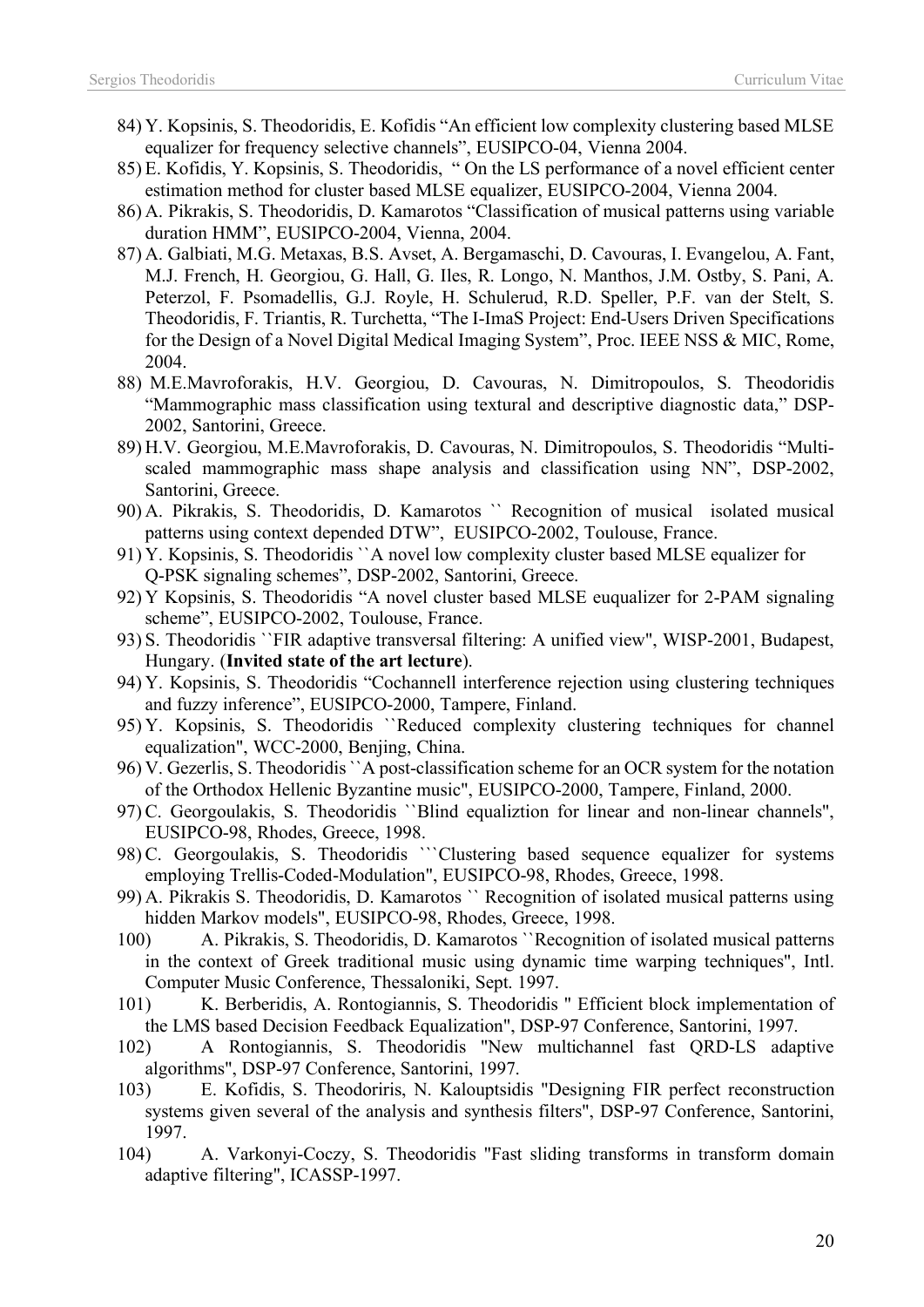- 105) A. Rontogiannis, S. Theodoridis `` Inverse QR adaptive algorithms", IEEE Conf. on Elect. Circuits and Systems, Rhodes, Greece, Oct. 1996.
- 106) A. Pikrakis, S. Theodoridis, D. Kamarotos ``Recognition of isolated musical patterns in the context of Greek traditional music",IEEE Conf. on Elect. Circuits and Systems, Rhodes, Greece, Oct. 1996.
- 107) E. Kofidis, S. Theodoridis, N. Kalouptsidis " Perfect reconstruction FIR filter banks with mirror-image symmetry", IEEE Conf. On Elect. Circuits and Systems, Rhodes, Greece, Oct. 1996.
- 108) A. Rontogiannis, S. Theodoridis "A new highly parallel multichannel fast QRD LS adaptive algorithm", EUSIPCO-96, Trieste, Sept. 1996.
- 109) E. Kofidis, S. Theodoridis, N. Kalouptsidis, "On perfect reconstruction FIR filter banks", EUSIPCO-96, Trieste, Sept. 1996.
- 110) S. Theodoridis, C. Georgoulakis "Efficient clustering techniques for supervised and blind channel equalization in hostile environments", EUSIPCO-96, Trieste, Sept. 1996.
- 111) K. Berberidis, S. Theodoridis, "A block exact Fast Newton Algorithm", ICASSP-95, Detroit.
- 112) A. Rontogiannis, S. Theodoridis, "New Fast QR LS adaptive Algorithms", ICASSP-95, Detroit.
- 113) E. Kofidis, S. Theodoridis, C. Kotropoulos, I. Pitas " Segmentation based L-filtering of speckle
- 114) C. Callender, S. Theodoridis, C. noise in ultrasound imaging", SPIE, Vol. 2180, Nonlinear Image Processing, 1994.Cowan, "A novel technique for nonlinear channel equalization ",EUSIPCO-94.
- 115) S. Theodoridis, G. Moustakides, K. Berberidis, "A multichannel algorithm for Decision feedback equalization", EUSIPCO-94.
- 116) E. Kofidis, S. Theodoridis, K. Kotropoulos, J. Pitas, "Nonlinear adaptive image filtering via vector quantization techniques", SPIE-1994.
- 117) S. Theodoridis, C. Cowan, S. See, "Nonlinear channel equalization using clustering techniques", ICC-1992, Chicago.
- 118) A. Liavas, S. Theodoridis, "Novel Schur type algorithm for near to Toeplitz linear systems of equations.", EUSIPCO-1992, Brussels.
- 119) C. Callender, C. Cowan, S. Theodoridis, "The piecewise linear adaptive filter for channel equalization in digital communications", EUSIPCO-1992, Brussels.
- 120) T. Petillon, A. Gilloire, S. Theodoridis, "A comparative study of efficient transversal algorithms on acoustic echo cancellation", EUSIPCO-92.
- 121) T. Petillon, A. Gilloire, S. Theodoridis," Complexity reduction in fast RLS Transversal schemes", ICASSP-92.
- 122) A. Gilloire T. Petillon, S. Theodoridis, "Acoustic echo cancelation using Fast RLS adaptive filters", ISCAS-92.
- 123) K. Berberidis, S. Theodoridis, "Efficient order recursive algorithms for linear phase filtering", EUSIPCO-1990, Barcelona, 1990.
- 124) S. Theodoridis, G. Moustakides, A novel class of adaptive algorithms for multichannel filtering", EUSIPCO-1990, Barcelona.
- 125) K. Berberidis, S. Theodoridis, "New fast split type algorithm for adaptive AR spectral analysis", ISCAS-1990, New Orleans, (**invited paper**).
- 126) A. Varvitsiotis, S. Theodoridis, "A novel structure for adaptive LS FIR filtering based on QR decomposition", ICASSP-1989, Glasgow.
- 127) K. Berberidis, S. Theodoridis, "New lattice algorithms for FIR filters with linear phase", ISCAS-1989, Oregon.